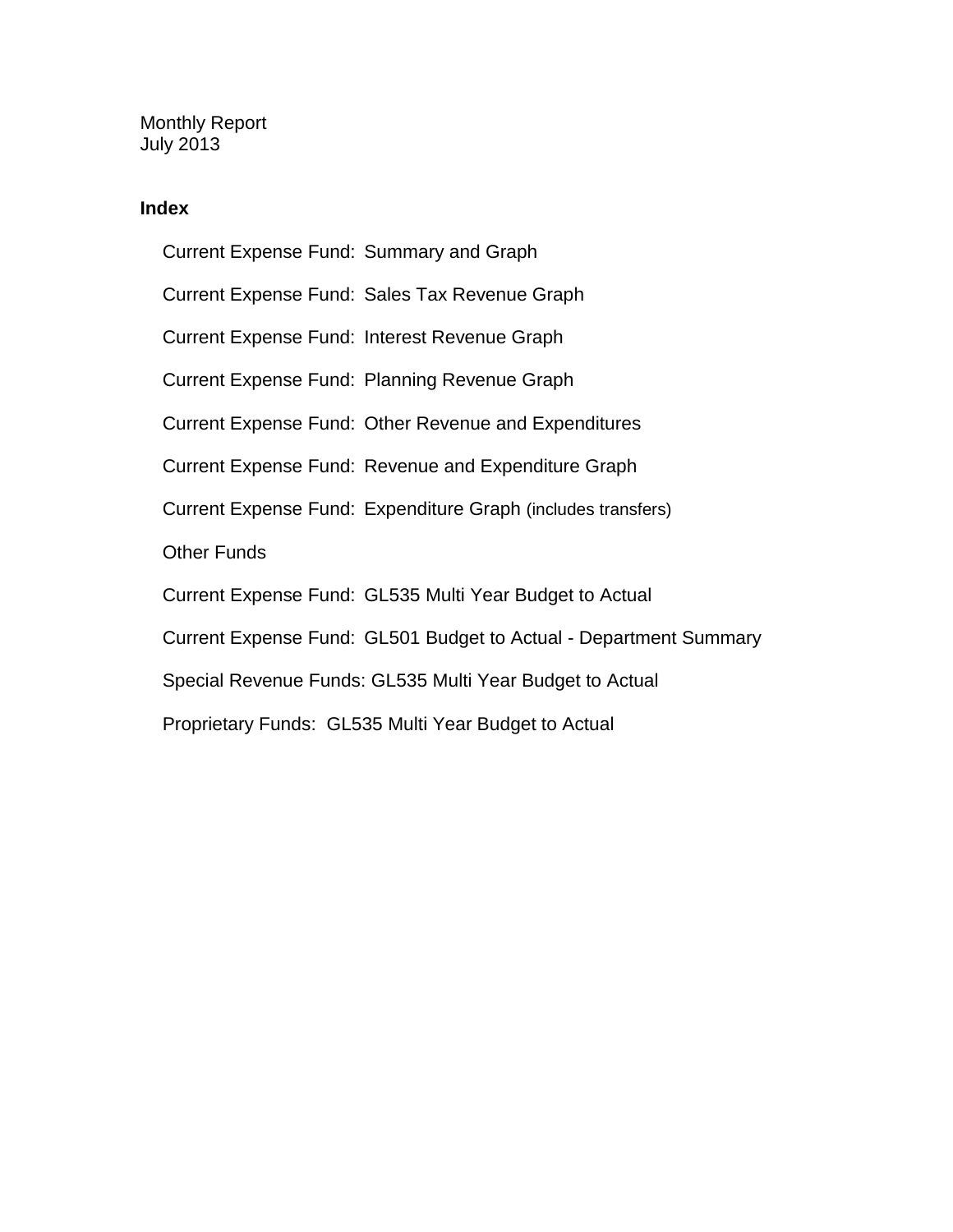#### Island County Monthly Report / July 2013

#### **CURRENT EXPENSE FUND Thousands (000's)**

|                            |         | <b>Current Year</b> |                         |               |         | 2012       |                         |               |                | 2011       |                         |               |
|----------------------------|---------|---------------------|-------------------------|---------------|---------|------------|-------------------------|---------------|----------------|------------|-------------------------|---------------|
|                            | Current | <b>YTD</b>          | <b>Budget</b>           | % VS          | Current | <b>YTD</b> | <b>Budget</b>           | %VS           | Current        | <b>YTD</b> | <b>Budget</b>           | % VS          |
|                            | Actual  | Actual              | Net of Beg.<br>Fund Bal | <b>Budget</b> | Actual  | Actual     | Net of Beg.<br>Fund Bal | <b>Budget</b> | Actual         | Actual     | Net of Beg.<br>Fund Bal | <b>Budget</b> |
| Revenue                    |         |                     |                         |               |         |            |                         |               |                |            |                         |               |
| <b>Property Tax</b>        | 38      | 4,097               | 7,291                   | 56%           | 41      | 3,949      | 7,182                   | 55%           | 40             | 4,027      | 7,437                   | 54%           |
| Sales Tax                  | 372     | 2,408               | 3,973                   | 61%           | 325     | 2,273      | 3,850                   | 59%           | 333            | 2,291      | 4,111                   | 56%           |
| Planning and Community     | 135     | 856                 | 1,363                   | 63%           | 110     | 721        | 1,556                   | 46%           | 107            | 842        | 1,412                   | 60%           |
| Interest - Investment      | 57      | 336                 | 302                     | 111%          | 32      | 229        | 255                     | 90%           | 42             | 107        | 200                     | 54%           |
| Other                      | 438     | 4,033               | 5,413                   | 75%           | 509     | 3.798      | 5,498                   | 69%           | 394            | 3,686      | 5,276                   | 70%           |
| Subtotal                   | 1,040   | 11,730              | 18,342                  | 64%           | 1,017   | 10,970     | 18,341                  | 60%           | 916            | 10,953     | 18,436                  | 59%           |
| Intergovernmental (Grants) | 50      | 411                 | 848                     | 48%           | 76      | 443        | 1,156                   | 38%           | 79             | 499        | 1,040                   | 48%           |
| Total                      | 1,090   | 12,141              | 19,190                  | 63%           | 1,093   | 11,413     | 19,497                  | 59%           | 995            | 11,452     | 19,476                  | 59%           |
| Interfund Transfers-In     |         | 2,357               | 2,371                   | 99%           | ۰       | 2,201      | 2,225                   | 99%           | ٠              | 1.879      | 1,919                   | 98%           |
| Use of Beg Fund Balance    |         | ä,                  | 240                     | 0%            |         |            | 130                     | 0%            | $\blacksquare$ |            | 185                     | 0%            |
| <b>Total Revenue</b>       | 1,090   | 14,498              | 21,801                  | 67%           | 1,093   | 13,614     | 21,852                  | 62%           | 995            | 13,331     | 21,580                  | 62%           |
| <b>Expenditures</b>        | 1,741   | 11,604              | 20,668                  | 56%           | 1,534   | 11,214     | 20,441                  | 55%           | 1,546          | 11,046     | 19,917                  | 55%           |
| Interfund Transfers-Out    | 177     | 1,130               | 1,133                   | 100%          |         | 1,052      | 1,411                   | 75%           | ٠              | 1,205      | 1,663                   | 72%           |
| <b>Total Expenditures</b>  | 1,918   | 12,734              | 21,801                  | 58%           | 1,534   | 12,266     | 21,852                  | 56%           | 1,546          | 12,251     | 21,580                  | 57%           |
|                            |         |                     |                         |               |         |            |                         |               |                |            |                         |               |
| <b>Net Current Expense</b> | (828)   | 1.764               | 0                       |               | (441)   | 1.348      | 0                       |               | (551)          | 1.080      | 0                       |               |

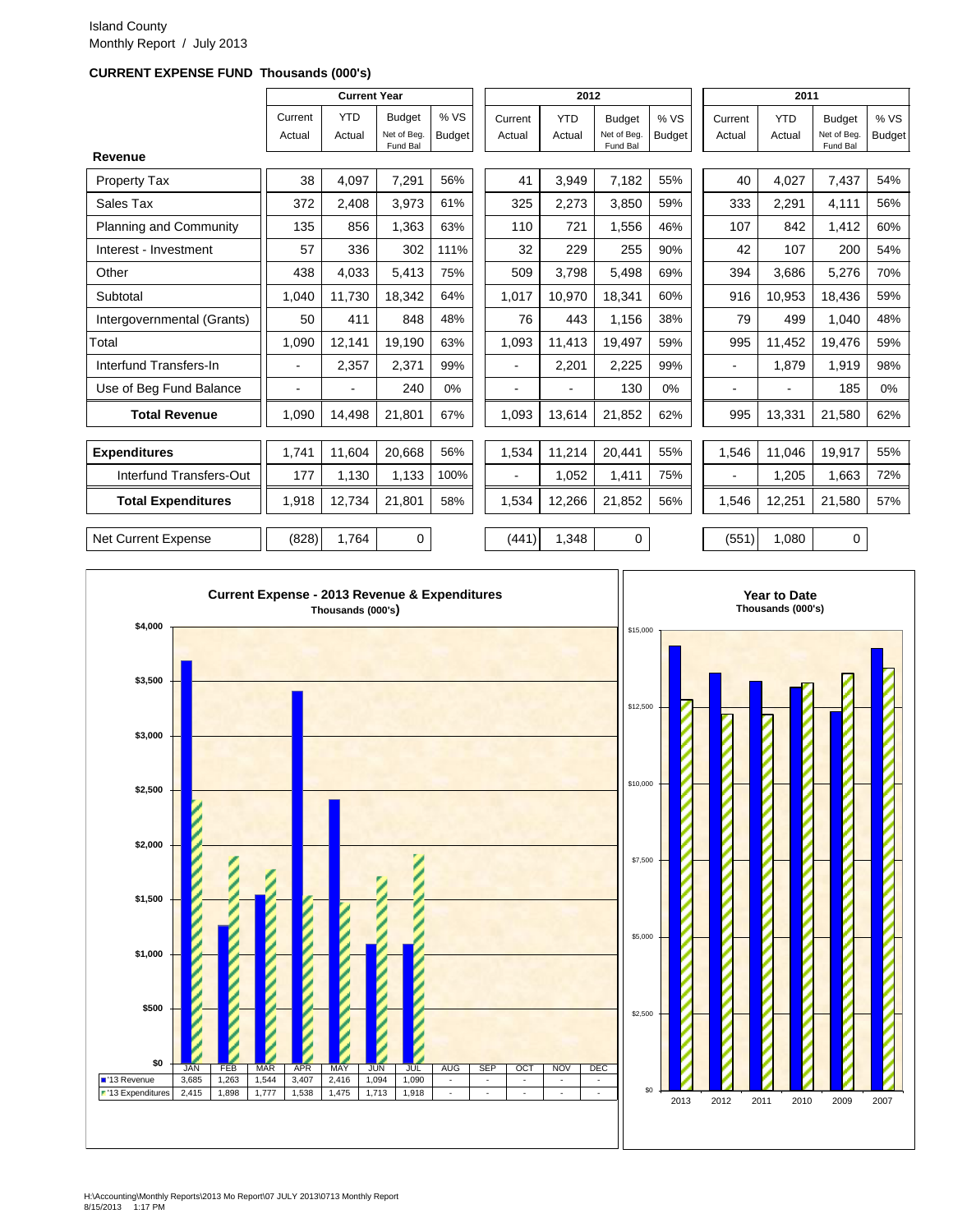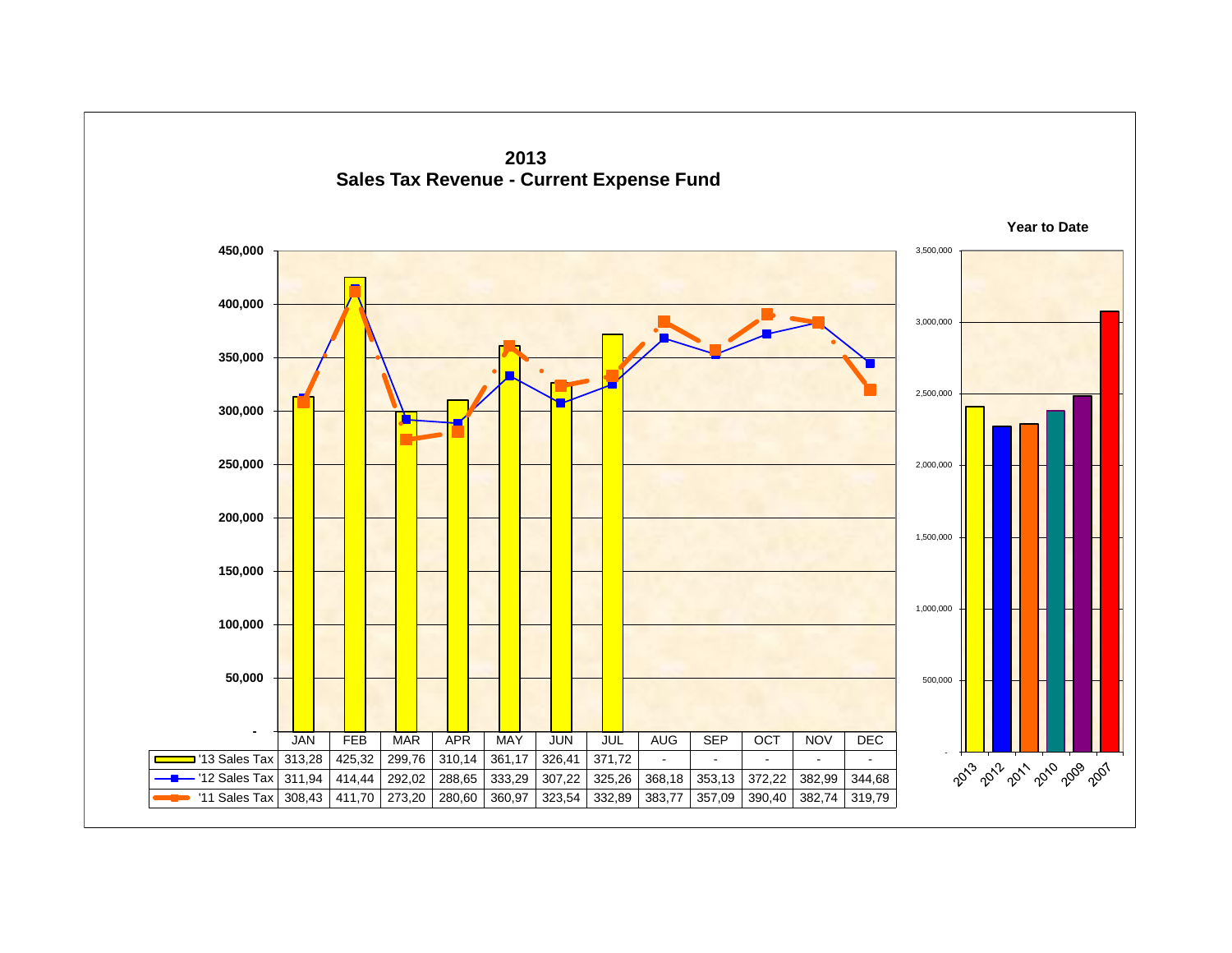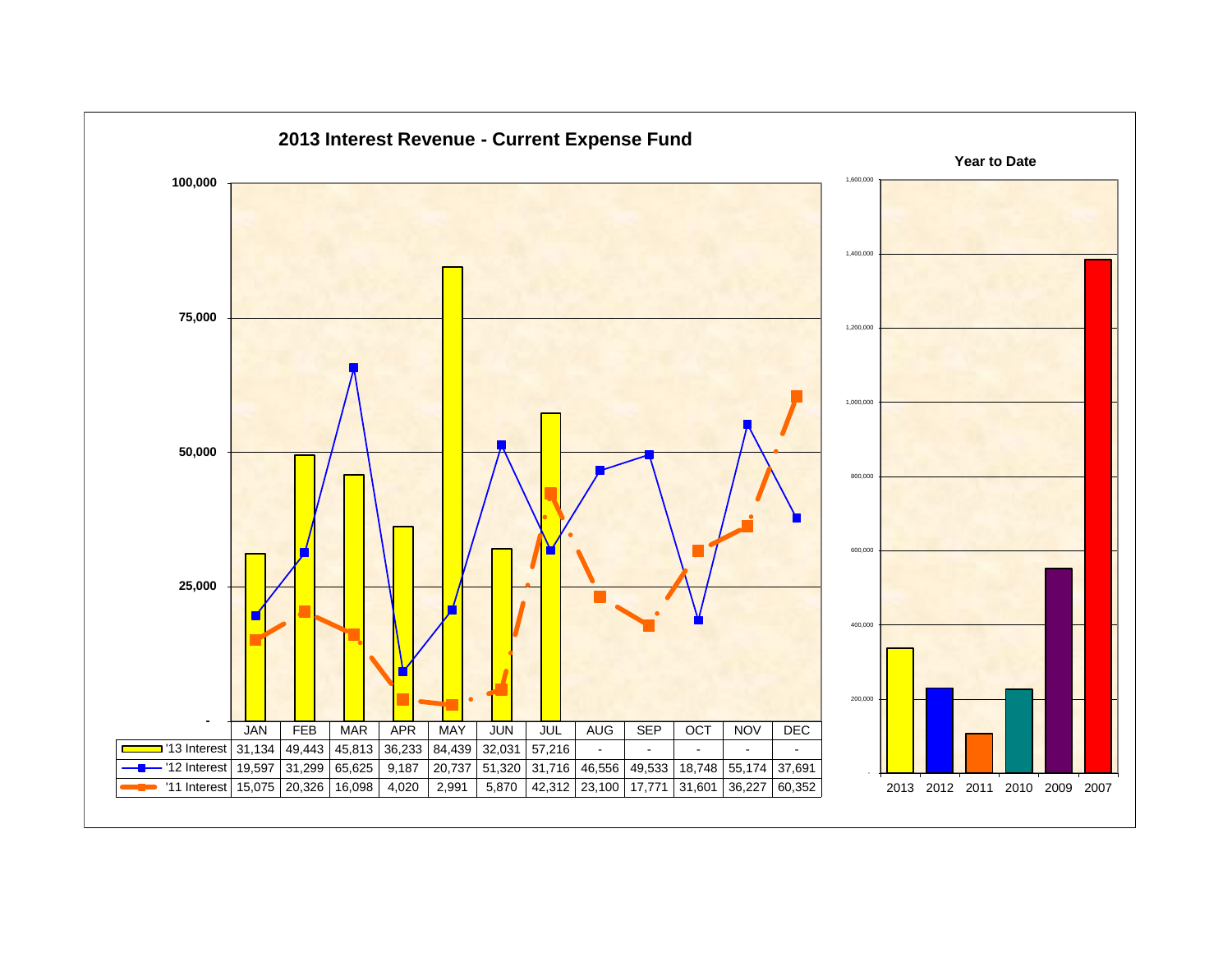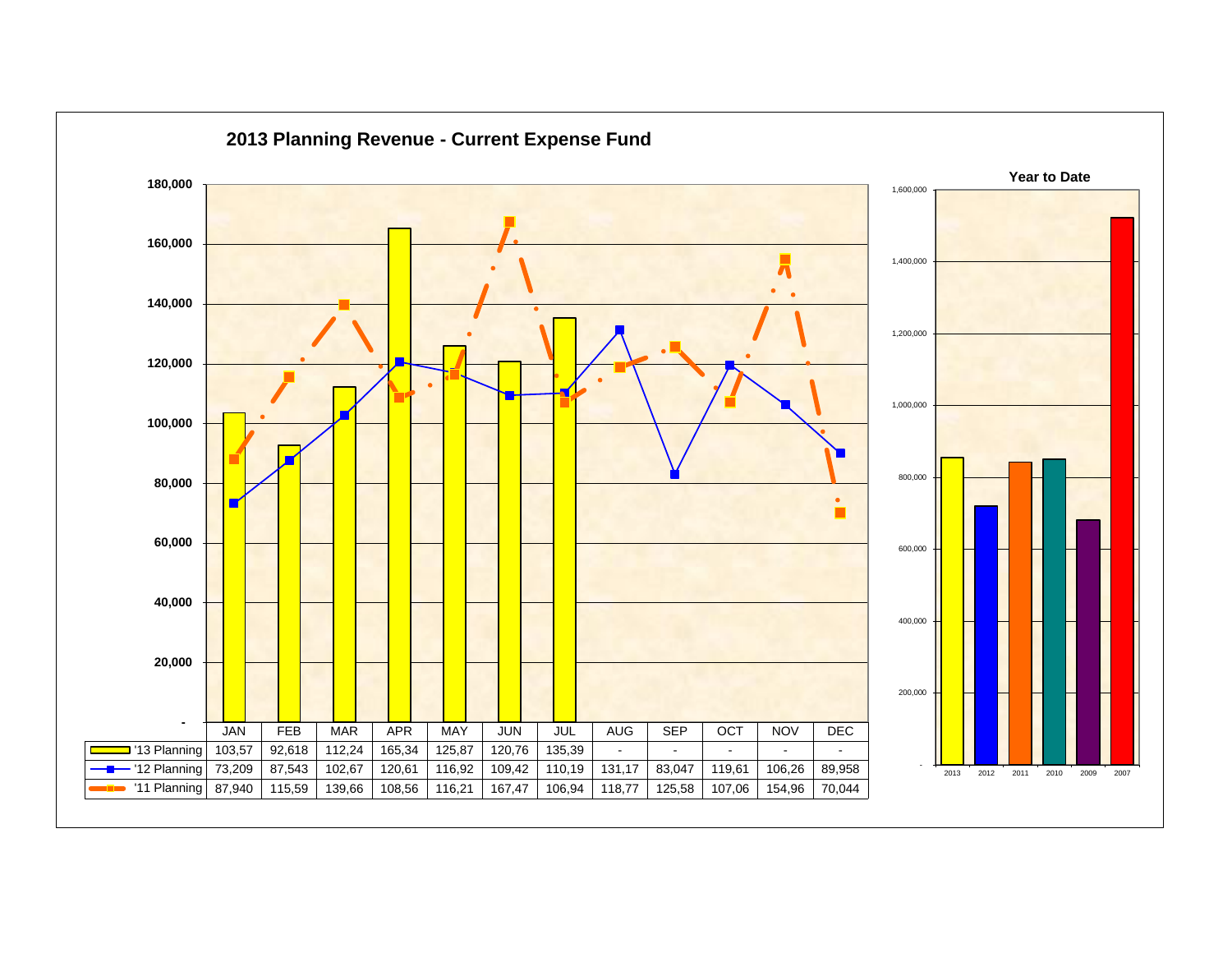## July 2013 Current Expense Fund By Department

## **Other Revenue**

| <b>Year to Date</b>               | <b>ACTUAL</b> | <b>BUDGET</b> | Year to Date % |
|-----------------------------------|---------------|---------------|----------------|
| Auditor                           | 404,561       | 580,500       | 69.7%          |
| <b>Clerk</b>                      | 232,602       | 300,400       | 77.4%          |
| <b>District Court</b>             | 502,265       | 919,400       | 54.6%          |
| Sheriff                           | 157,696       | 202,500       | 77.9%          |
| <b>Sales Tax Criminal Justice</b> | 307,913       | 516,000       | 59.7%          |
| Cable Tax                         | 528,055       | 495,000       | 106.7%         |
| <b>Prop Tax Penalty</b>           | 322,048       | 435,000       | 74.0%          |
| <b>Prop Tax Interest</b>          | 501,116       | 500,000       | 100.2%         |
| State Sh Rev PUD                  | 130,419       | 130,000       | 100.3%         |
| <b>County Assistance</b>          | 179,189       | 200,000       | 89.6%          |
| <b>Criminal Justice</b>           | 324,349       | 400,000       | 81.1%          |
| Liquor Tax                        | 107,392       | 246,000       | 43.7%          |
| Other                             | 335,811       | 488,058       | 68.8%          |
| <b>Total Other Revenue</b>        | 4,033,416     | 5,412,858     | 74.5%          |

## **Expenditures**

| <b>Year to Date</b>         | <b>ACTUAL</b> | <b>BUDGET</b> | Year to Date % |
|-----------------------------|---------------|---------------|----------------|
| Assessor                    | 561,528       | 1,043,232     | 53.8%          |
| Auditor                     | 417,013       | 794,605       | 52.5%          |
| <b>Budget</b>               | 63,731        | 115,219       | 55.3%          |
| <b>Central Services</b>     | 553,162       | 1,018,793     | 54.3%          |
| <b>Clerk</b>                | 238,081       | 445,567       | 53.4%          |
| Commissioners               | 333,005       | 603,594       | 55.2%          |
| Coroner                     | 137,027       | 240,924       | 56.9%          |
| <b>District Court</b>       | 593,463       | 999,939       | 59.3%          |
| <b>Emergency Management</b> | 174,651       | 318,550       | 54.8%          |
| <b>Facilities</b>           | 569,427       | 1,050,245     | 54.2%          |
| <b>GSA</b>                  | 613,204       | 1,195,643     | 51.3%          |
| <b>Human Resources</b>      | 175,430       | 272,522       | 64.4%          |
| <b>Human Services</b>       | 76,084        | 152,435       | 49.9%          |
| Miscellaneous               | 118,210       | 250,632       | 47.2%          |
| Parks                       | 120,038       | 201,358       | 59.6%          |
| Planning                    | 822,399       | 1,592,207     | 51.7%          |
| Prosecutor                  | 807,669       | 1,407,889     | 57.4%          |
| <b>Sheriff</b>              | 3,961,489     | 6,491,733     | 61.0%          |
| <b>Superior Court</b>       | 582,706       | 1,073,379     | 54.3%          |
| <b>Treasurer</b>            | 318,437       | 520,528       | 61.2%          |
| Non Departmental            | 367,452       | 878,886       | 41.8%          |
| <b>Total Expenditures</b>   | 11,604,206    | 20,667,880    | 56.1%          |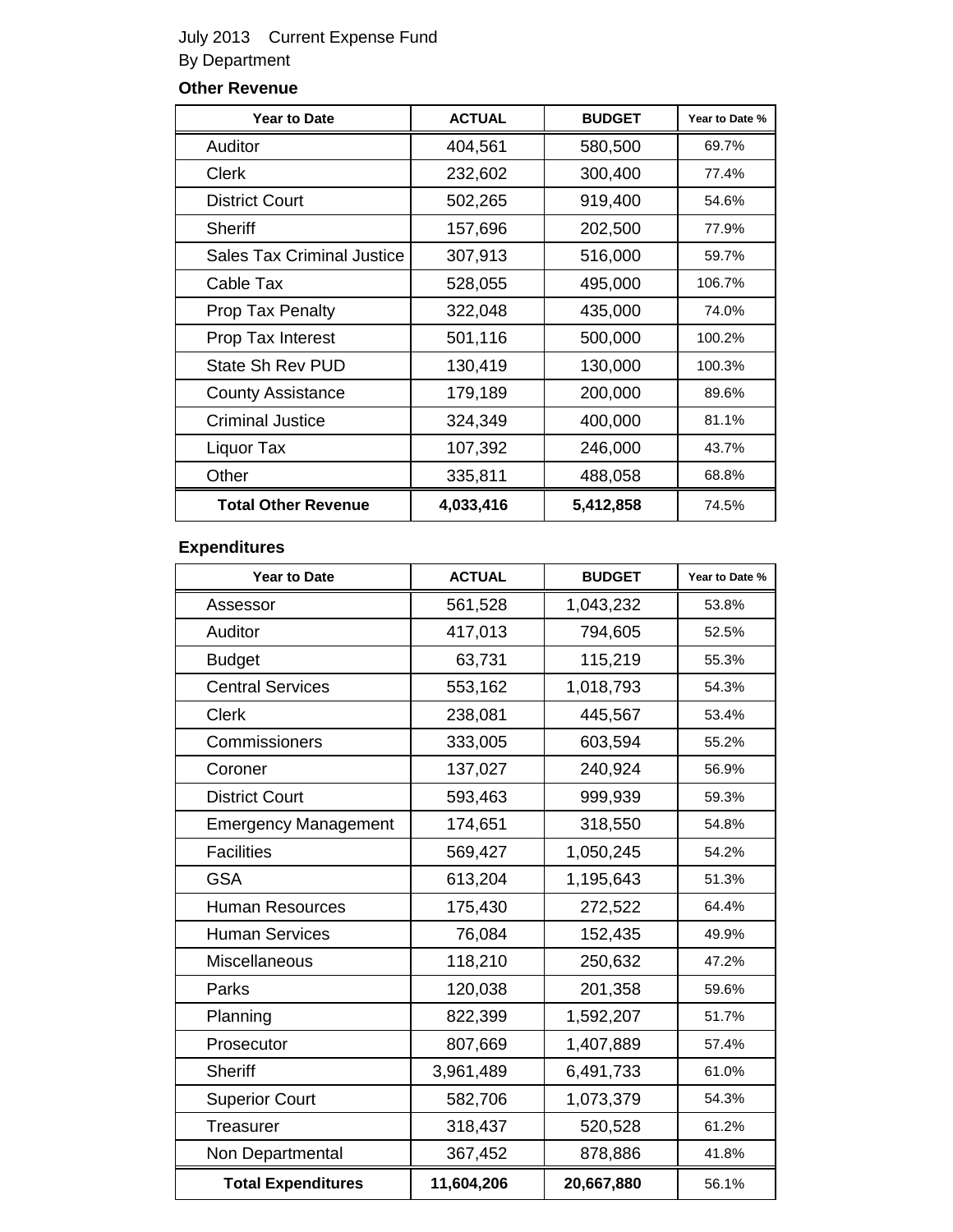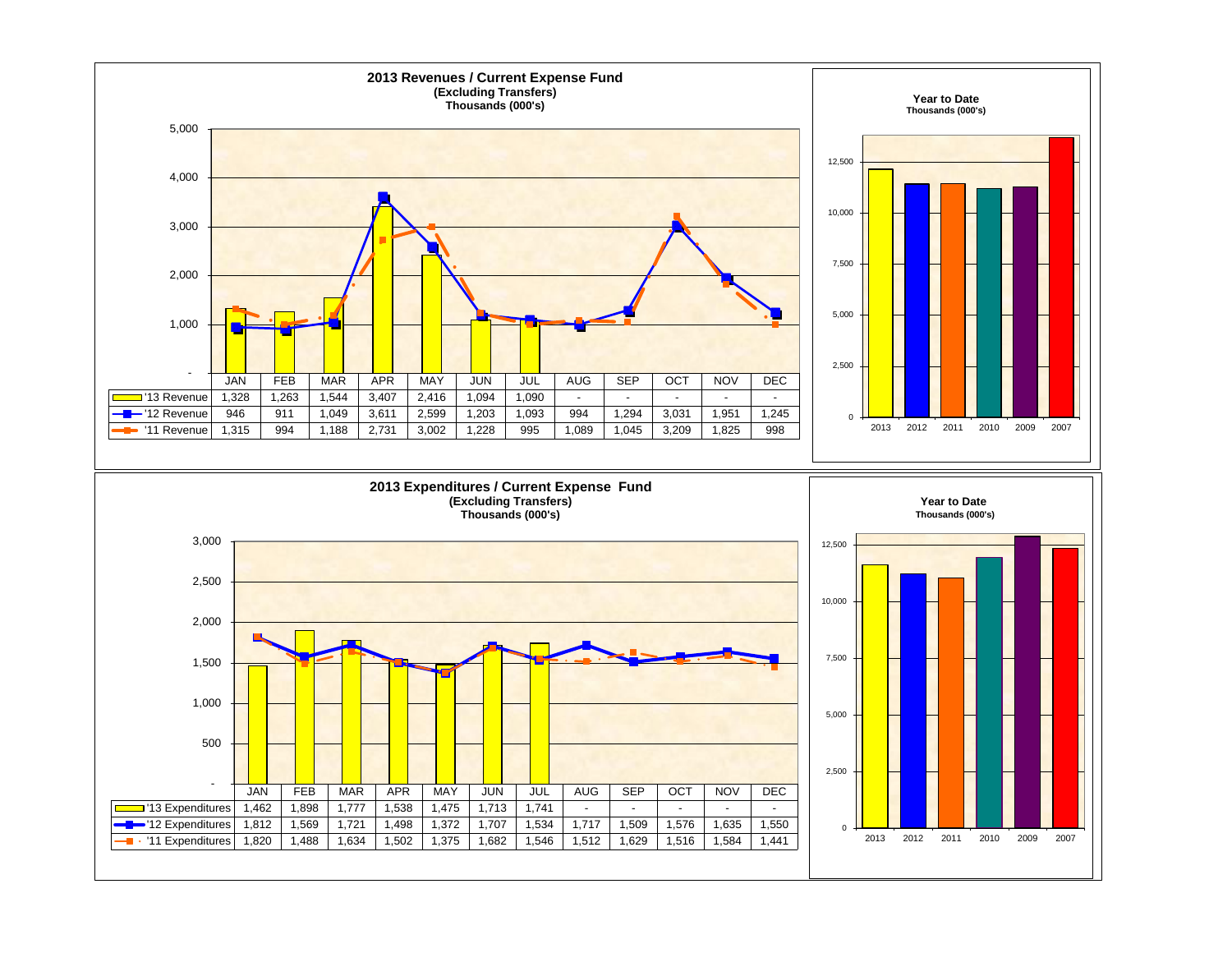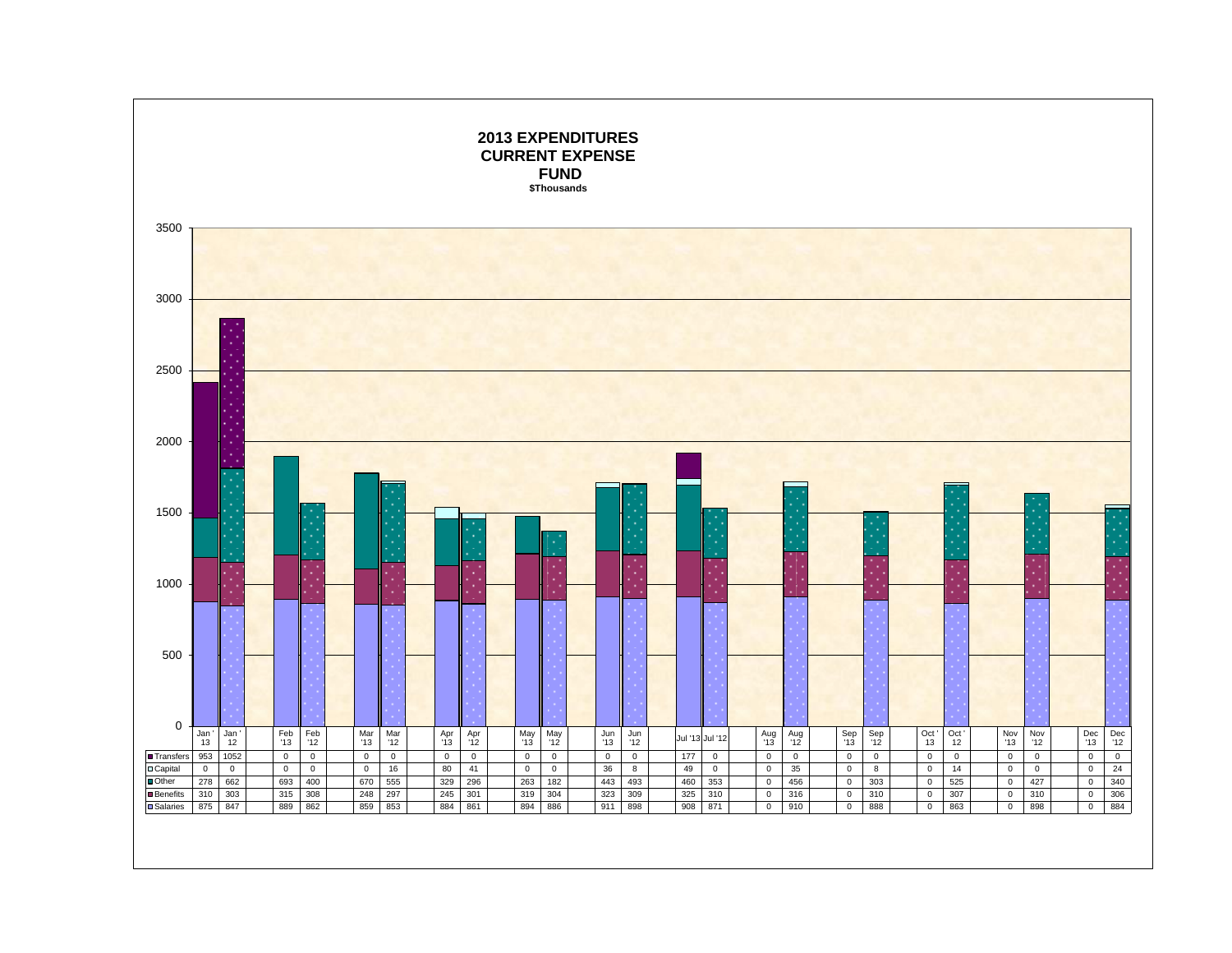### **Other Funds**

July 2013

### **Revenue**

| <b>Year to Date</b>         | <b>Transfers</b> | <b>Actual Revenue</b><br>(Excludes Transfers) | <b>Budget</b><br>(Excludes Transfers) | Year to Date<br>$\%$ |
|-----------------------------|------------------|-----------------------------------------------|---------------------------------------|----------------------|
| <b>Clean Water Utility</b>  |                  | 837,018                                       | 1,535,000                             | 54.5%                |
| <b>Conservation Futures</b> |                  | 899,759                                       | 780,100                               | 115.3%               |
| <b>Health Funds</b>         | 293,237          | 1,421,885                                     | 2,679,698                             | 53.1%                |
| Human Services Funds        | 206,851          | 1,685,744                                     | 3,437,383                             | 49.0%                |
| Juvenile Detention Facility | 350,000          | 436,828                                       | 728,993                               | 59.9%                |
| <b>Public Works Funds</b>   | 650,755          | 10,594,096                                    | 20,399,291                            | 51.9%                |
| <b>REET 1 &amp; 2</b>       |                  | 1,124,296                                     | 1,200,000                             | 93.7%                |
| Solid Waste                 |                  | 3,561,006                                     | 5,532,483                             | 64.4%                |

### **Expenditures**

| Year to Date                | <b>Transfers</b> | <b>Actual Revenue</b><br>(Excludes Transfers) | <b>Budget</b><br>(Excludes Transfers) | <b>Year to Date</b><br>$\%$ |
|-----------------------------|------------------|-----------------------------------------------|---------------------------------------|-----------------------------|
| <b>Clean Water Utility</b>  |                  | 15,952                                        | 1,535,000                             | 1.0%                        |
| <b>Conservation Futures</b> |                  | 491,892                                       | 780,100                               | 63.1%                       |
| <b>Health Funds</b>         | 117,367          | 1,886,143                                     | 3,313,569                             | 56.9%                       |
| Human Services Funds        | 270,620          | 1,664,121                                     | 3,698,731                             | 45.0%                       |
| Juvenile Detention Facility | 46,600           | 597,771                                       | 1,032,333                             | 57.9%                       |
| <b>Public Works Funds</b>   | 1,896,067        | 7,623,947                                     | 19,325,254                            | 39.5%                       |
| <b>REET 1 &amp; 2</b>       | 555,155          | 428,820                                       | 1,443,000                             | 29.7%                       |
| Solid Waste                 | 315,283          | 3,047,410                                     | 5,217,200                             | 58.4%                       |

#### Funds Grouped

Health Funds [ Public Health Pooling, Natural Resources, Water Quality (104,165,149)]

Human Services Funds [Homeless Housing, Veterans, Mental Health, Developmental Disabilities, Alcohol, Therapeutic Sales Tax, Admin (106,107,113,114,123,126,129)]

Public Works Funds [ Road, Paths & Trails, Admin, Storm & Surface Water, Capital Drainage, ER&R (101,137,139,144,321,501)]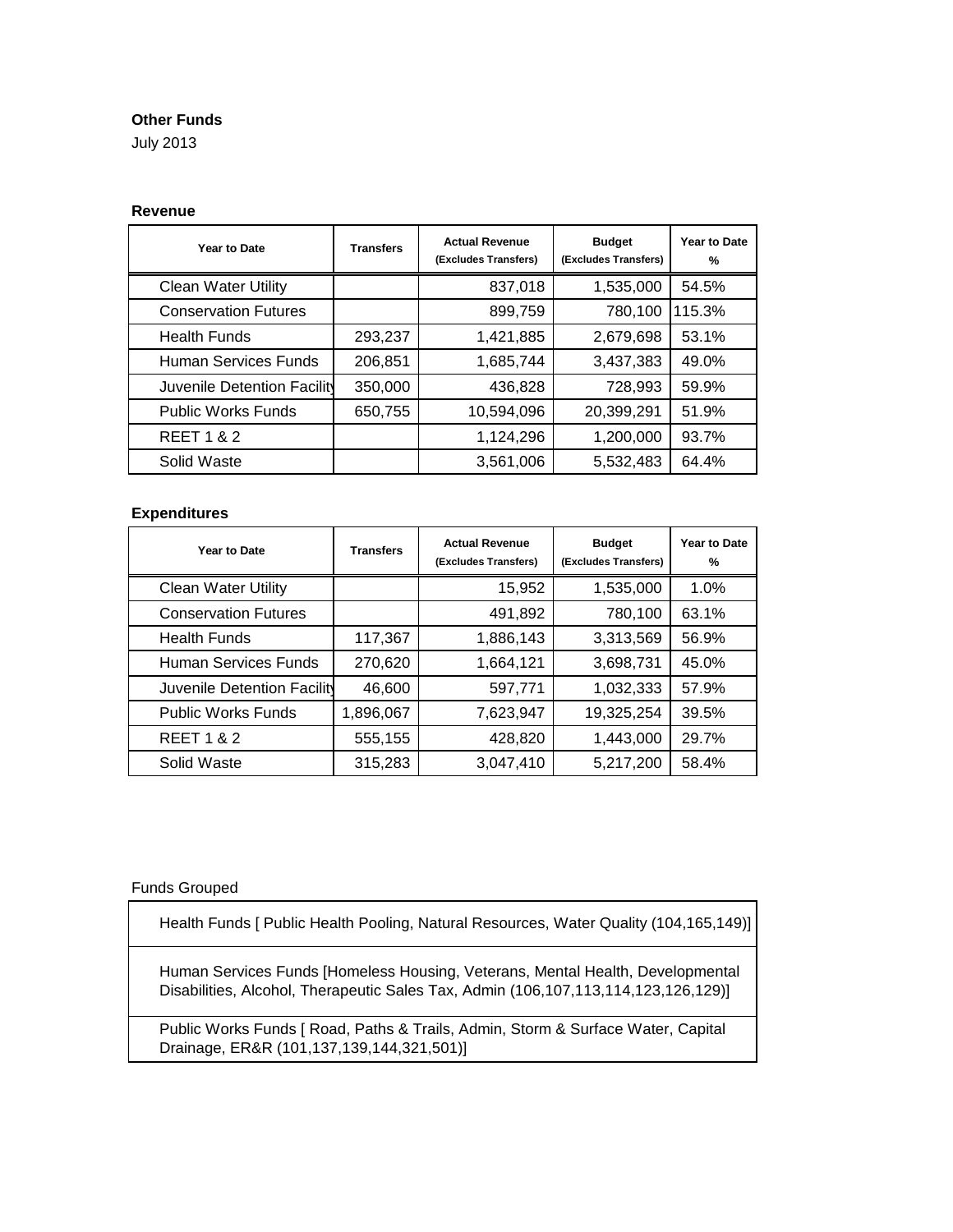|                              |                    |                                    |                 | 2013             | 2013<br>Month  | 2013<br>Year to  | 2013<br>Encumbered | 2013           |                |
|------------------------------|--------------------|------------------------------------|-----------------|------------------|----------------|------------------|--------------------|----------------|----------------|
|                              |                    | <b>Prior Years to Date Actuals</b> |                 | Approved         | to Date $@$    | Date @           | Amount @           | Balance @      | <b>Percent</b> |
| Object                       | <b>Description</b> | 2011                               | 2012            | <b>Budget</b>    | 07/31/2013     | 07/31/2013       | 07/31/2013         | 07/31/2013     | <b>YTD</b>     |
| <b>CURRENT EXPENSE (001)</b> |                    |                                    |                 |                  |                |                  |                    |                |                |
| USE OF FUND BALANCE          |                    | 0.00                               | 0.00            | 239.736.00       | 0.00           | 0.00             | 0.00               | 239,736.00     | $0\%$          |
| <b>REVENUES</b>              |                    | 10.953.517.07                      | 10.969.540.16   | 18,355,583.00    | 1,040,258.99   | 11,730,347.04    | 0.00               | 6,625,235.96   | 64 %           |
| <b>GRANT REVENUES</b>        |                    | 499.387.59                         | 442.783.57      | 848.702.00       | 49.676.77      | 411.165.65       | 0.00               | 437.536.35     | 48 %           |
| <b>EXPENDITURES</b>          |                    | (11,046,241.99)                    | (11,213,954.37) | (20,681,880.00)  | (1,741,311.45) | (11,604,204.99)  | 0.00               | (9,077,675.01) | 56 %           |
| <b>TRANSFERS IN</b>          |                    | 1.879.000.00                       | 2,200,560.00    | 2,371,200.00     | 0.00           | 2.357.200.00     | 0.00               | 14.000.00      | 99 %           |
| <b>TRANSFERS OUT</b>         |                    | (1,205,107.00)                     | (1,051,954.00)  | (1, 133, 341.00) | (176, 583.00)  | (1, 129, 924.00) | 0.00               | (3,417.00)     | 100 %          |
| Net CURRENT EXPENSE (001)    |                    | 080,555.67                         | 1,346,975.36    | 0.00             | (827, 958.69)  | 1,764,583.70     | 0.00               | (1,764,583.70) |                |
| <b>Grand Total All Funds</b> |                    | 1.080.555.67                       | 1,346,975.36    | 0.00             | (827, 958.69)  | 1,764,583.70     | 0.00               | (1,764,583.70) |                |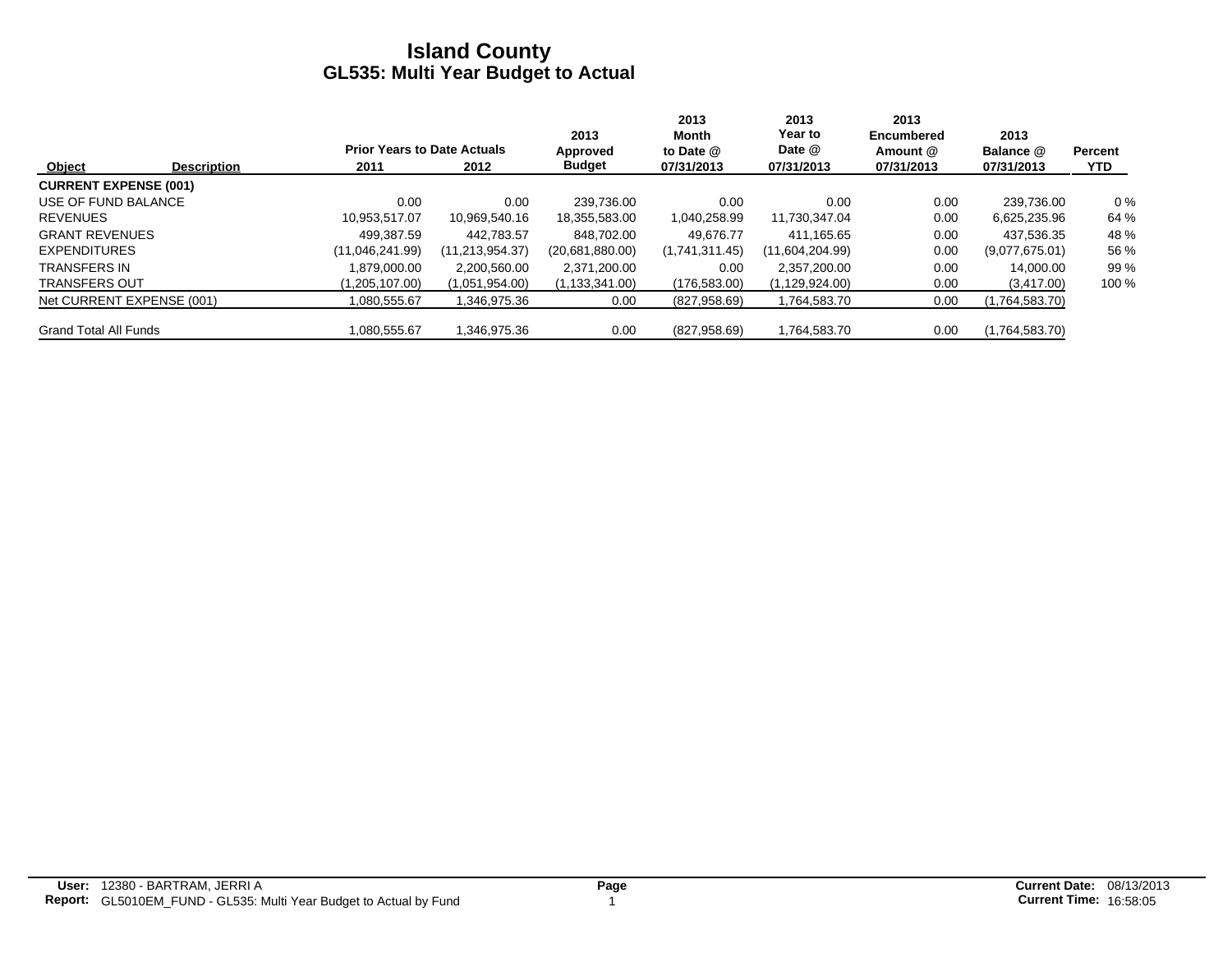|                                                       |                |               |                    | <b>Report Date: 07/31/2013</b> |                       |
|-------------------------------------------------------|----------------|---------------|--------------------|--------------------------------|-----------------------|
| <b>Group - Description</b>                            | <b>Budget</b>  |               | <b>Encumbrance</b> | <b>Balance</b>                 | Percent<br><b>YTD</b> |
| Dept: 11 PUBLIC WORKS                                 |                | <b>Actual</b> |                    |                                |                       |
| <b>Revenue</b>                                        |                |               |                    |                                |                       |
| 34 CHARGES FOR GOODS & SERVICES                       | 28,726.00      | 19,216.66     | 0.00               | 9,509.34                       | 66.89                 |
| <b>36 MISCELLANEOUS REVENUES</b>                      | 6,000.00       | 52,225.81     | 0.00               | (46, 225.81)                   | 870.43                |
| 39 OTHER FINANCING SOURCES                            | 187,400.00     | 173,400.00    | 0.00               | 14,000.00                      | 92.52                 |
| <b>Revenue Total:</b>                                 | 222,126.00     | 244,842.47    | 0.00               | (22, 716.47)                   | 110.22                |
| <b>Expenditures</b>                                   |                |               |                    |                                |                       |
| 10 SALARIES & BENEFITS                                | 144,273.00     | 82,011.40     | 0.00               | 62,261.60                      | 56.84                 |
| 20 MAINTENANCE & OPERATIONS                           | 56,336.00      | 28,452.53     | 0.00               | 27,883.47                      | 50.50                 |
| <b>30 INTERGOVERNMENT</b>                             | 749.00         | 740.33        | 0.00               | 8.67                           | 98.84                 |
| <b>40 CAPITAL</b>                                     | 0.00           | 8,833.44      | 0.00               | (8,833.44)                     | 0.00                  |
| <b>Expenditure Total:</b>                             | 201,358.00     | 120,037.70    | 0.00               | 81,320.30                      | 59.61                 |
| <b>Dept Total:</b>                                    | 20,768.00      | 124,804.77    | 0.00               | (104, 036.77)                  |                       |
| <b>Dept: 13 HUMAN SERVICES</b><br><b>Expenditures</b> |                |               |                    |                                |                       |
| 20 MAINTENANCE & OPERATIONS                           | 152,435.00     | 76,084.44     | 0.00               | 76,350.56                      | 49.91                 |
| 50 INTERDEPT & TRANSFERS                              | 6,010.00       | 6,010.00      | 0.00               | 0.00                           | 100.00                |
| <b>Expenditure Total:</b>                             | 158,445.00     | 82,094.44     | 0.00               | 76,350.56                      | 51.81                 |
| <b>Dept Total:</b>                                    | (158, 445.00)  | (82,094.44)   | 0.00               | (76, 350.56)                   |                       |
| Dept: 20 ASSESSOR<br><b>Revenue</b>                   |                |               |                    |                                |                       |
| 33 INTERGOVERMENTAL REVENUES                          | 0.00           | 0.00          | 0.00               | 0.00                           | 0.00                  |
| 34 CHARGES FOR GOODS & SERVICES                       | 12,800.00      | 11,978.32     | 0.00               | 821.68                         | 93.58                 |
| <b>36 MISCELLANEOUS REVENUES</b>                      | 0.00           | 765.81        | 0.00               | (765.81)                       | 0.00                  |
| <b>Revenue Total:</b>                                 | 12,800.00      | 12,744.13     | 0.00               | 55.87                          | 99.56                 |
| <b>Expenditures</b>                                   |                |               |                    |                                |                       |
| 10 SALARIES & BENEFITS                                | 948,442.00     | 518,141.24    | 0.00               | 430,300.76                     | 54.63                 |
| 20 MAINTENANCE & OPERATIONS                           | 94,790.00      | 43,386.29     | 0.00               | 51,403.71                      | 45.77                 |
| <b>40 CAPITAL</b>                                     | 0.00           | 0.00          | 0.00               | 0.00                           | 0.00                  |
| <b>Expenditure Total:</b>                             | 1,043,232.00   | 561,527.53    | 0.00               | 481,704.47                     | 53.82                 |
| <b>Dept Total:</b>                                    | (1,030,432.00) | (548, 783.40) | 0.00               | (481, 648.60)                  |                       |
| Dept: 21 AUDITOR<br><b>Revenue</b>                    |                |               |                    |                                |                       |
| 32 LICENSES & PERMITS                                 | 5,000.00       | 2,907.00      | 0.00               | 2,093.00                       | 58.14                 |
| 33 INTERGOVERMENTAL REVENUES                          | 0.00           | 0.00          | 0.00               | 0.00                           | 0.00                  |
| 34 CHARGES FOR GOODS & SERVICES                       | 575,500.00     | 401,414.73    | 0.00               | 174,085.27                     | 69.75                 |
| <b>36 MISCELLANEOUS REVENUES</b>                      | 0.00           | 239.13        | 0.00               | (239.13)                       | 0.00                  |
| 39 OTHER FINANCING SOURCES                            | 0.00           | 0.00          | 0.00               | 0.00                           | 0.00                  |
| <b>Revenue Total:</b>                                 | 580,500.00     | 404,560.86    | 0.00               | 175,939.14                     | 69.69                 |
| <b>Expenditures</b>                                   |                |               |                    |                                |                       |
| 10 SALARIES & BENEFITS                                | 668,005.00     | 391,753.09    | 0.00               | 276,251.91                     | 58.64                 |
| 20 MAINTENANCE & OPERATIONS                           | 126,600.00     | 25,260.02     | 0.00               | 101,339.98                     | 19.95                 |
| <b>40 CAPITAL</b>                                     | 0.00           | 0.00          | 0.00               | 0.00                           | 0.00                  |
| <b>Expenditure Total:</b>                             | 794,605.00     | 417,013.11    | 0.00               | 377,591.89                     | 52.48                 |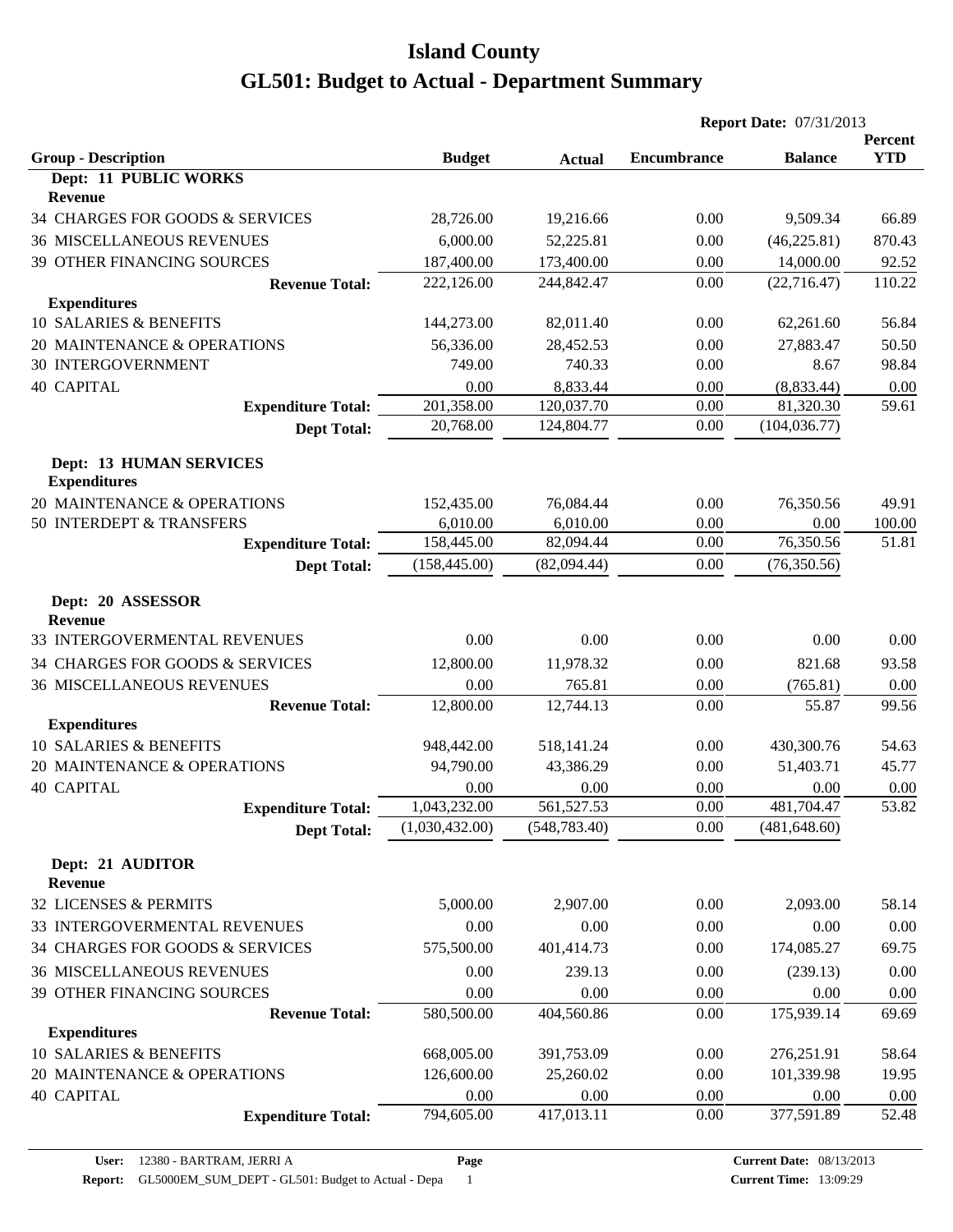|                                                         |                |               |                    | <b>Report Date: 07/31/2013</b> |                       |
|---------------------------------------------------------|----------------|---------------|--------------------|--------------------------------|-----------------------|
| <b>Group - Description</b>                              | <b>Budget</b>  | <b>Actual</b> | <b>Encumbrance</b> | <b>Balance</b>                 | Percent<br><b>YTD</b> |
| <b>Dept Total:</b>                                      | (214, 105.00)  | (12, 452.25)  | 0.00               | (201, 652.75)                  |                       |
|                                                         |                |               |                    |                                |                       |
| Dept: 24 CLERK<br><b>Revenue</b>                        |                |               |                    |                                |                       |
| 33 INTERGOVERMENTAL REVENUES                            | 75,000.00      | 57,936.20     | 0.00               | 17,063.80                      | 77.24                 |
| 34 CHARGES FOR GOODS & SERVICES                         | 212,000.00     | 144,678.60    | 0.00               | 67,321.40                      | 68.24                 |
| <b>35 FINES &amp; PENALTIES</b>                         | 59,400.00      | 44,823.99     | 0.00               | 14,576.01                      | 75.46                 |
| <b>36 MISCELLANEOUS REVENUES</b>                        | 5,000.00       | 6,269.29      | 0.00               | (1,269.29)                     | 125.38                |
| <b>38 NONREVENUES</b>                                   | 0.00           | 0.00          | 0.00               | 0.00                           | 0.00                  |
| 39 OTHER FINANCING SOURCES                              | 9,000.00       | 9,000.00      | 0.00               | 0.00                           | 100.00                |
| <b>Revenue Total:</b>                                   | 360,400.00     | 262,708.08    | 0.00               | 97,691.92                      | 72.89                 |
| <b>Expenditures</b>                                     |                |               |                    |                                |                       |
| 10 SALARIES & BENEFITS                                  | 414,067.00     | 223, 291. 35  | 0.00               | 190,775.65                     | 53.92                 |
| 20 MAINTENANCE & OPERATIONS                             | 31,500.00      | 14,789.47     | 0.00               | 16,710.53                      | 46.95                 |
| <b>Expenditure Total:</b>                               | 445,567.00     | 238,080.82    | 0.00               | 207,486.18                     | 53.43                 |
| <b>Dept Total:</b>                                      | (85, 167.00)   | 24,627.26     | 0.00               | (109, 794.26)                  |                       |
|                                                         |                |               |                    |                                |                       |
| Dept: 25 COMMISSIONERS<br><b>Revenue</b>                |                |               |                    |                                |                       |
| 34 CHARGES FOR GOODS & SERVICES                         | 500.00         | 517.62        | 0.00               | (17.62)                        | 103.52                |
| <b>Revenue Total:</b>                                   | 500.00         | 517.62        | 0.00               | (17.62)                        | 103.52                |
| <b>Expenditures</b>                                     |                |               |                    |                                |                       |
| 10 SALARIES & BENEFITS                                  | 546,144.00     | 310,823.71    | 0.00               | 235,320.29                     | 56.91                 |
| 20 MAINTENANCE & OPERATIONS                             | 57,450.00      | 22,181.55     | 0.00               | 35,268.45                      | 38.61                 |
| <b>Expenditure Total:</b>                               | 603,594.00     | 333,005.26    | 0.00               | 270,588.74                     | 55.17                 |
| <b>Dept Total:</b>                                      | (603,094.00)   | (332, 487.64) | 0.00               | (270, 606.36)                  |                       |
| <b>Dept: 26 CENTRAL SERVICES</b><br><b>Expenditures</b> |                |               |                    |                                |                       |
| 10 SALARIES & BENEFITS                                  | 478,767.00     | 275,838.99    | 0.00               | 202,928.01                     | 57.61                 |
| 20 MAINTENANCE & OPERATIONS                             | 396,600.00     | 182,053.90    | 0.00               | 214,546.10                     | 45.90                 |
| <b>40 CAPITAL</b>                                       | 143,426.00     | 95,269.28     | 0.00               | 48,156.72                      | 66.42                 |
| <b>Expenditure Total:</b>                               | 1,018,793.00   | 553,162.17    | 0.00               | 465,630.83                     | 54.29                 |
| <b>Dept Total:</b>                                      | (1,018,793.00) | (553, 162.17) | 0.00               | (465, 630.83)                  |                       |
|                                                         |                |               |                    |                                |                       |
| Dept: 27 CORONER<br><b>Revenue</b>                      |                |               |                    |                                |                       |
| 33 INTERGOVERMENTAL REVENUES                            | 20,000.00      | 12,220.00     | 0.00               | 7,780.00                       | 61.10                 |
| <b>Revenue Total:</b>                                   | 20,000.00      | 12,220.00     | 0.00               | 7,780.00                       | 61.10                 |
| <b>Expenditures</b>                                     |                |               |                    |                                |                       |
| 10 SALARIES & BENEFITS                                  | 158,824.00     | 93,819.32     | 0.00               | 65,004.68                      | 59.07                 |
| 20 MAINTENANCE & OPERATIONS                             | 82,100.00      | 43,207.97     | 0.00               | 38,892.03                      | 52.62                 |
| <b>Expenditure Total:</b>                               | 240,924.00     | 137,027.29    | 0.00               | 103,896.71                     | 56.87                 |
| <b>Dept Total:</b>                                      | (220, 924.00)  | (124, 807.29) | 0.00               | (96, 116.71)                   |                       |
| Dept: 28 FACILITIES & MAINTENANCE<br><b>Revenue</b>     |                |               |                    |                                |                       |
| 34 CHARGES FOR GOODS & SERVICES                         | 44,000.00      | 44,175.88     | 0.00               | (175.88)                       | 100.39                |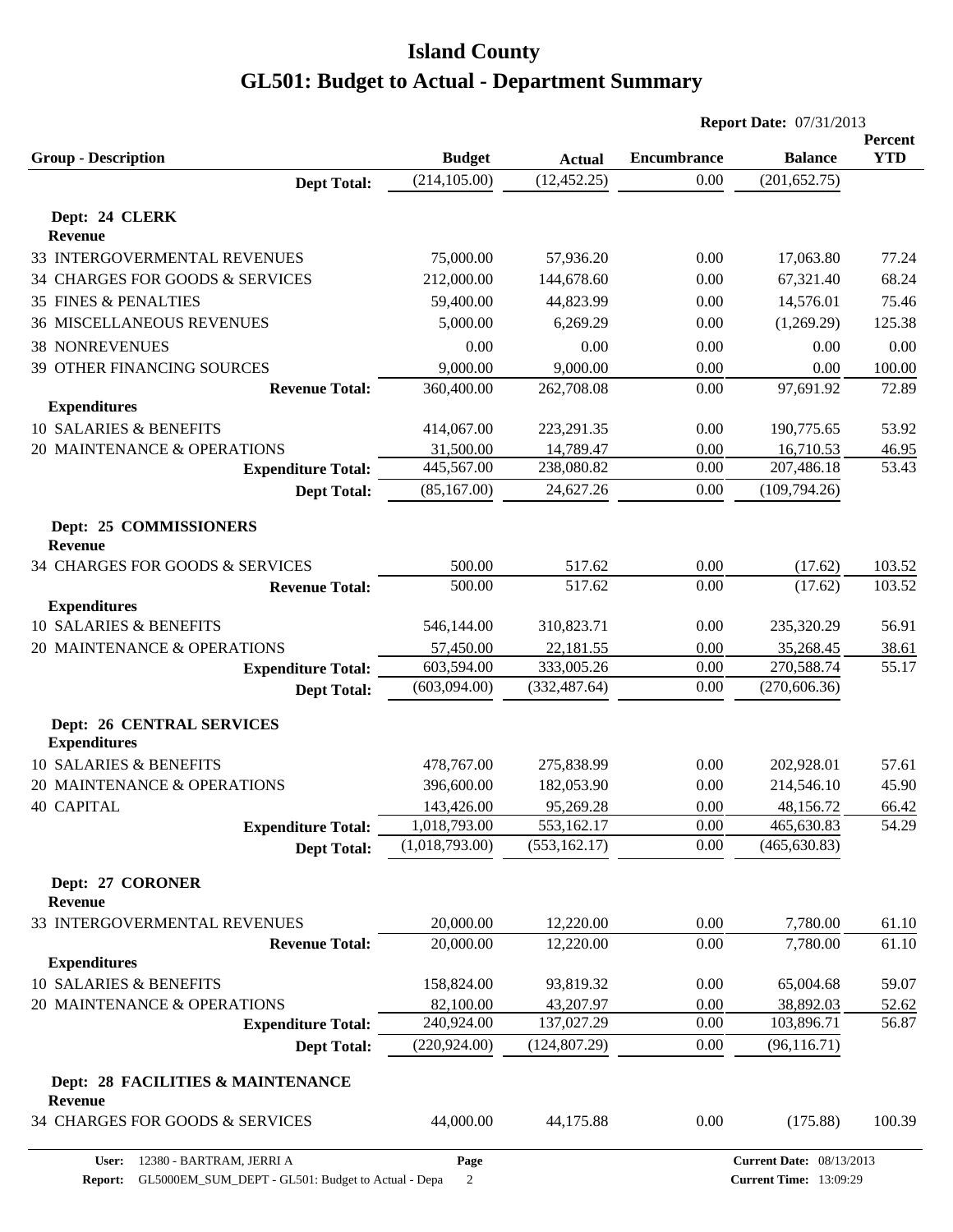|                                                 |                |               |                    | <b>Report Date: 07/31/2013</b> |                       |
|-------------------------------------------------|----------------|---------------|--------------------|--------------------------------|-----------------------|
| <b>Group - Description</b>                      | <b>Budget</b>  | <b>Actual</b> | <b>Encumbrance</b> | <b>Balance</b>                 | Percent<br><b>YTD</b> |
| <b>36 MISCELLANEOUS REVENUES</b>                | 0.00           | 0.00          | 0.00               | 0.00                           | 0.00                  |
| 39 OTHER FINANCING SOURCES                      | 0.00           | 0.00          | 0.00               | 0.00                           | 0.00                  |
| <b>Revenue Total:</b>                           | 44,000.00      | 44,175.88     | 0.00               | (175.88)                       | 100.39                |
| <b>Expenditures</b>                             |                |               |                    |                                |                       |
| 10 SALARIES & BENEFITS                          | 631,095.00     | 335,949.97    | 0.00               | 295,145.03                     | 53.23                 |
| 20 MAINTENANCE & OPERATIONS                     | 419,150.00     | 233,477.45    | 0.00               | 185,672.55                     | 55.70                 |
| <b>40 CAPITAL</b>                               | 0.00           | 0.00          | 0.00               | 0.00                           | 0.00                  |
| <b>Expenditure Total:</b>                       | 1,050,245.00   | 569,427.42    | 0.00               | 480,817.58                     | 54.21                 |
| <b>Dept Total:</b>                              | (1,006,245.00) | (525, 251.54) | 0.00               | (480, 993.46)                  |                       |
| Dept: 29 DISTRICT COURT<br><b>Revenue</b>       |                |               |                    |                                |                       |
| 33 INTERGOVERMENTAL REVENUES                    | 260,000.00     | 71,812.63     | 0.00               | 188, 187. 37                   | 27.62                 |
| 34 CHARGES FOR GOODS & SERVICES                 | 219,500.00     | 131,608.80    | 0.00               | 87,891.20                      | 59.95                 |
| <b>35 FINES &amp; PENALTIES</b>                 | 423,900.00     | 281,511.60    | 0.00               | 142,388.40                     | 66.40                 |
| <b>36 MISCELLANEOUS REVENUES</b>                | 16,000.00      | 17,332.17     | 0.00               | (1,332.17)                     | 108.32                |
| <b>Revenue Total:</b>                           | 919,400.00     | 502,265.20    | 0.00               | 417,134.80                     | 54.62                 |
| <b>Expenditures</b>                             |                |               |                    |                                |                       |
| 10 SALARIES & BENEFITS                          | 908,929.00     | 545,959.95    | 0.00               | 362,969.05                     | 60.06                 |
| 20 MAINTENANCE & OPERATIONS                     | 91,010.00      | 47,503.01     | 0.00               | 43,506.99                      | 52.19                 |
| <b>Expenditure Total:</b>                       | 999,939.00     | 593,462.96    | 0.00               | 406,476.04                     | 59.34                 |
| <b>Dept Total:</b>                              | (80, 539.00)   | (91, 197.76)  | 0.00               | 10,658.76                      |                       |
| Dept: 36 MISCELLANEOUS<br><b>Revenue</b>        |                |               |                    |                                |                       |
| 34 CHARGES FOR GOODS & SERVICES                 | 0.00           | 1,675.00      | 0.00               | (1,675.00)                     | 0.00                  |
| <b>Revenue Total:</b>                           | 0.00           | 1,675.00      | 0.00               | (1,675.00)                     | 0.00                  |
| <b>Expenditures</b>                             |                |               |                    |                                |                       |
| 10 SALARIES & BENEFITS                          | 51,375.00      | 30,061.16     | 0.00               | 21,313.84                      | 58.51                 |
| 20 MAINTENANCE & OPERATIONS                     | 128,670.00     | 43,457.72     | 0.00               | 85,212.28                      | 33.77                 |
| <b>30 INTERGOVERNMENT</b>                       | 70,587.00      | 44,691.00     | 0.00               | 25,896.00                      | 63.31                 |
| <b>Expenditure Total:</b>                       | 250,632.00     | 118,209.88    | 0.00               | 132,422.12                     | 47.16                 |
| <b>Dept Total:</b>                              | (250, 632.00)  | (116, 534.88) | 0.00               | (134,097.12)                   |                       |
| Dept: 39 PROSECUTING ATTORNEY<br><b>Revenue</b> |                |               |                    |                                |                       |
| 33 INTERGOVERMENTAL REVENUES                    | 203,516.00     | 105,134.96    | 0.00               | 98,381.04                      | 51.65                 |
| 34 CHARGES FOR GOODS & SERVICES                 | 25,500.00      | 20,516.30     | 0.00               | 4,983.70                       | 80.45                 |
| 35 FINES & PENALTIES                            | 400.00         | 1,120.92      | 0.00               | (720.92)                       | 280.23                |
| <b>36 MISCELLANEOUS REVENUES</b>                | 0.00           | 1,959.70      | 0.00               | (1,959.70)                     | 0.00                  |
| 39 OTHER FINANCING SOURCES                      | 13,000.00      | 13,000.00     | 0.00               | 0.00                           | 100.00                |
| <b>Revenue Total:</b>                           | 242,416.00     | 141,731.88    | 0.00               | 100,684.12                     | 58.46                 |
| <b>Expenditures</b>                             |                |               |                    |                                |                       |
| 10 SALARIES & BENEFITS                          | 1,286,536.00   | 721,424.55    | 0.00               | 565,111.45                     | 56.07                 |
| 20 MAINTENANCE & OPERATIONS                     | 103,368.00     | 79,836.21     | 0.00               | 23,531.79                      | 77.23                 |
| <b>40 CAPITAL</b>                               | 17,985.00      | 6,407.87      | 0.00               | 11,577.13                      | 35.62                 |
| <b>Expenditure Total:</b>                       | 1,407,889.00   | 807,668.63    | 0.00               | 600,220.37                     | 57.36                 |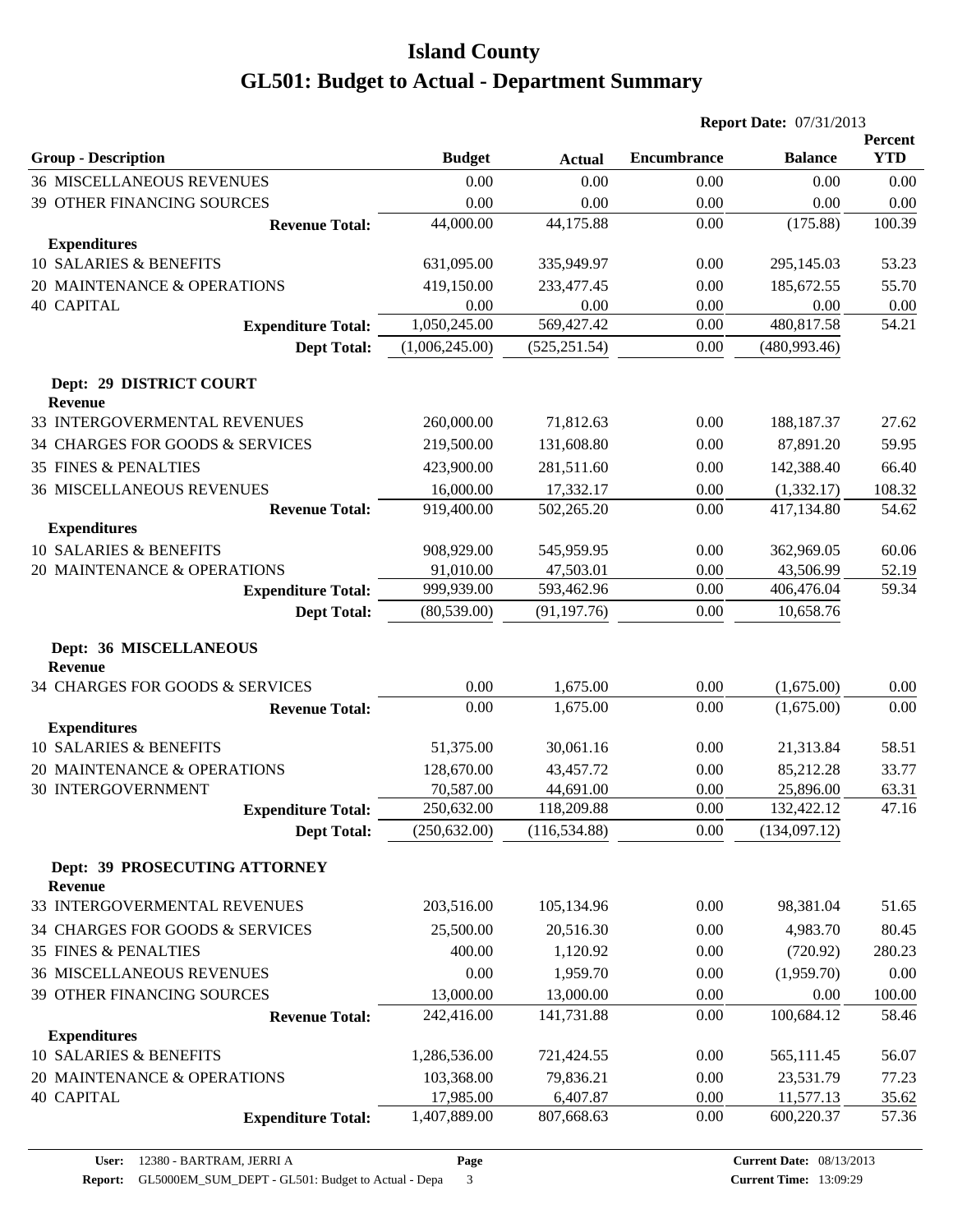|                                               |                                 |                                |                    | <b>Report Date: 07/31/2013</b> |                       |
|-----------------------------------------------|---------------------------------|--------------------------------|--------------------|--------------------------------|-----------------------|
|                                               |                                 |                                | <b>Encumbrance</b> | <b>Balance</b>                 | Percent<br><b>YTD</b> |
| <b>Group - Description</b>                    | <b>Budget</b><br>(1,165,473.00) | <b>Actual</b><br>(665, 936.75) | 0.00               | (499, 536.25)                  |                       |
| <b>Dept Total:</b>                            |                                 |                                |                    |                                |                       |
| Dept: 40 SHERIFF                              |                                 |                                |                    |                                |                       |
| <b>Revenue</b>                                |                                 |                                |                    |                                |                       |
| 32 LICENSES & PERMITS                         | 20,000.00                       | 32,862.35                      | 0.00               | (12,862.35)                    | 164.31                |
| 33 INTERGOVERMENTAL REVENUES                  | 124,000.00                      | 125,859.96                     | 0.00               | (1,859.96)                     | 101.49                |
| 34 CHARGES FOR GOODS & SERVICES               | 48,500.00                       | 26,707.16                      | 0.00               | 21,792.84                      | 55.06                 |
| <b>35 FINES &amp; PENALTIES</b>               | 0.00                            | 554.42                         | 0.00               | (554.42)                       | 0.00                  |
| <b>36 MISCELLANEOUS REVENUES</b>              | 10,000.00                       | 17,818.94                      | 0.00               | (7,818.94)                     | 178.18                |
| <b>38 NONREVENUES</b>                         | 0.00                            | 786.65                         | 0.00               | (786.65)                       | 0.00                  |
| 39 OTHER FINANCING SOURCES                    | 750,000.00                      | 750,000.00                     | 0.00               | 0.00                           | 100.00                |
| <b>Revenue Total:</b>                         | 952,500.00                      | 954,589.48                     | 0.00               | (2,089.48)                     | 100.21                |
| <b>Expenditures</b>                           |                                 |                                |                    |                                |                       |
| 10 SALARIES & BENEFITS                        | 5,116,933.00                    | 3,074,643.14                   | 0.00               | 2,042,289.86                   | 60.08                 |
| 20 MAINTENANCE & OPERATIONS                   | 715,800.00                      | 430,566.95                     | 0.00               | 285,233.05                     | 60.15                 |
| 30 INTERGOVERNMENT                            | 583,000.00                      | 437,030.37                     | 0.00               | 145,969.63                     | 74.96                 |
| <b>40 CAPITAL</b>                             | 20,000.00                       | 5,498.05                       | 0.00               | 14,501.95                      | 27.49                 |
| 50 INTERDEPT & TRANSFERS                      | 56,000.00                       | 13,750.00                      | 0.00               | 42,250.00                      | 24.55                 |
| <b>Expenditure Total:</b>                     | 6,491,733.00                    | 3,961,488.51                   | 0.00               | 2,530,244.49                   | 61.02                 |
| <b>Dept Total:</b>                            | (5,539,233.00)                  | (3,006,899.03)                 | 0.00               | (2,532,333.97)                 |                       |
|                                               |                                 |                                |                    |                                |                       |
| Dept: 41 SUPERIOR COURT<br><b>Revenue</b>     |                                 |                                |                    |                                |                       |
| <b>32 LICENSES &amp; PERMITS</b>              | 20,000.00                       | 7,429.00                       | 0.00               | 12,571.00                      | 37.14                 |
| 33 INTERGOVERMENTAL REVENUES                  | 308,913.00                      | 193,439.74                     | 0.00               | 115,473.26                     | 62.61                 |
| 34 CHARGES FOR GOODS & SERVICES               | 18,000.00                       | 10,899.96                      | 0.00               | 7,100.04                       | 60.55                 |
| <b>36 MISCELLANEOUS REVENUES</b>              | 0.00                            | 341.50                         | 0.00               | (341.50)                       | 0.00                  |
| 39 OTHER FINANCING SOURCES                    | 7,000.00                        | 7,000.00                       | 0.00               | 0.00                           | 100.00                |
| <b>Revenue Total:</b>                         | 353,913.00                      | 219,110.20                     | 0.00               | 134,802.80                     | 61.91                 |
| <b>Expenditures</b>                           |                                 |                                |                    |                                |                       |
| <b>10 SALARIES &amp; BENEFITS</b>             | 909,690.00                      | 499,295.48                     | 0.00               | 410,394.52                     | 54.88                 |
| 20 MAINTENANCE & OPERATIONS                   | 163,689.00                      | 83,410.36                      | 0.00               | 80,278.64                      | 50.95                 |
| <b>40 CAPITAL</b>                             | 0.00                            | 0.00                           | 0.00               | 0.00                           | 0.00                  |
| 50 INTERDEPT & TRANSFERS                      | 350,000.00                      | 350,000.00                     | 0.00               | 0.00                           | 100.00                |
| <b>Expenditure Total:</b>                     | 1,423,379.00                    | 932,705.84                     | 0.00               | 490,673.16                     | 65.52                 |
| <b>Dept Total:</b>                            | (1,069,466.00)                  | (713, 595.64)                  | 0.00               | (355, 870.36)                  |                       |
|                                               |                                 |                                |                    |                                |                       |
| <b>Dept: 42 TREASURER</b>                     |                                 |                                |                    |                                |                       |
| <b>Revenue</b>                                |                                 |                                |                    |                                |                       |
| 31 TAXES                                      | 75,000.00                       | 60,010.24                      | 0.00               | 14,989.76                      | 80.01                 |
| 34 CHARGES FOR GOODS & SERVICES               | 7,050.00                        | 3,185.05                       | 0.00               | 3,864.95                       | 45.17                 |
| <b>36 MISCELLANEOUS REVENUES</b>              | 302,000.00                      | 339,030.87                     | 0.00               | (37,030.87)                    | 112.26<br>104.73      |
| <b>Revenue Total:</b>                         | 384,050.00                      | 402,226.16                     | 0.00               | (18, 176.16)                   |                       |
| <b>Expenditures</b><br>10 SALARIES & BENEFITS | 449,828.00                      | 276,090.56                     | 0.00               | 173,737.44                     | 61.37                 |
| 20 MAINTENANCE & OPERATIONS                   | 64,700.00                       | 39,207.55                      | 0.00               | 25,492.45                      | 60.59                 |
| <b>60 DEBT SERVICE</b>                        | 6,000.00                        | 3,138.65                       | 0.00               | 2,861.35                       | 52.31                 |
|                                               |                                 |                                |                    |                                |                       |

**Report:** GL5000EM\_SUM\_DEPT - GL501: Budget to Actual - Depa 4

**Page**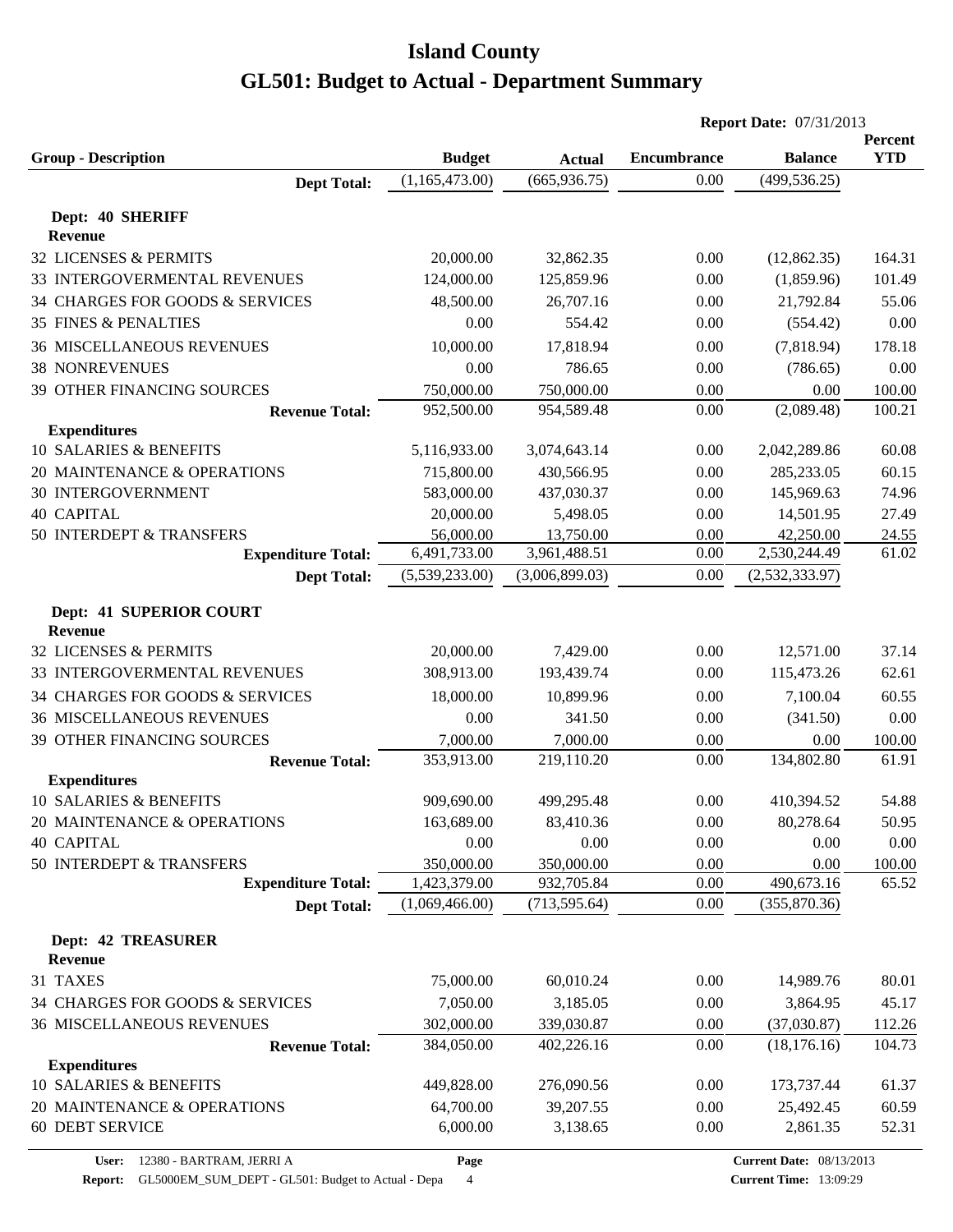|                                                 |                               |                             |                    | <b>Report Date: 07/31/2013</b> |                       |
|-------------------------------------------------|-------------------------------|-----------------------------|--------------------|--------------------------------|-----------------------|
| <b>Group - Description</b>                      |                               |                             | <b>Encumbrance</b> | <b>Balance</b>                 | Percent<br><b>YTD</b> |
| <b>Expenditure Total:</b>                       | <b>Budget</b><br>520,528.00   | <b>Actual</b><br>318,436.76 | 0.00               | 202,091.24                     | 61.17                 |
| <b>Dept Total:</b>                              | (136, 478.00)                 | 83,789.40                   | 0.00               | (220, 267.40)                  |                       |
|                                                 |                               |                             |                    |                                |                       |
| Dept: 47 BUDGET                                 |                               |                             |                    |                                |                       |
| <b>Revenue</b>                                  |                               |                             |                    |                                |                       |
| 34 CHARGES FOR GOODS & SERVICES                 | 0.00                          | 66.97                       | 0.00               | (66.97)                        | 0.00                  |
| <b>Revenue Total:</b>                           | 0.00                          | 66.97                       | 0.00               | (66.97)                        | 0.00                  |
| <b>Expenditures</b>                             |                               |                             |                    |                                |                       |
| 10 SALARIES & BENEFITS                          | 103,619.00                    | 60,265.45                   | 0.00               | 43,353.55                      | 58.16                 |
| 20 MAINTENANCE & OPERATIONS                     | 11,600.00                     | 3,465.22                    | 0.00               | 8,134.78                       | 29.87                 |
| <b>Expenditure Total:</b>                       | 115,219.00                    | 63,730.67                   | 0.00               | 51,488.33                      | 55.31                 |
| <b>Dept Total:</b>                              | (115, 219.00)                 | (63, 663.70)                | 0.00               | (51, 555.30)                   |                       |
| Dept: 48 EMERGENCY MANAGEMENT<br><b>Revenue</b> |                               |                             |                    |                                |                       |
| 33 INTERGOVERMENTAL REVENUES                    | 257,585.00                    | 4,252.60                    | 0.00               | 253,332.40                     | 1.65                  |
| <b>Revenue Total:</b>                           | 257,585.00                    | 4,252.60                    | 0.00               | 253,332.40                     | 1.65                  |
| <b>Expenditures</b>                             |                               |                             |                    |                                |                       |
| 10 SALARIES & BENEFITS                          | 52,615.00                     | 30,795.05                   | 0.00               | 21,819.95                      | 58.52                 |
| 20 MAINTENANCE & OPERATIONS                     | 265,935.00                    | 101,398.22                  | 0.00               | 164,536.78                     | 38.12                 |
| <b>40 CAPITAL</b>                               | 0.00                          | 42,458.05                   | 0.00               | (42, 458.05)                   | 0.00                  |
| <b>Expenditure Total:</b>                       | 318,550.00                    | 174,651.32                  | 0.00               | 143,898.68                     | 54.82                 |
| <b>Dept Total:</b>                              | (60, 965.00)                  | (170, 398.72)               | 0.00               | 109,433.72                     |                       |
| Dept: 51 CIVIL SERVICE<br><b>Expenditures</b>   |                               |                             |                    |                                |                       |
| 10 SALARIES & BENEFITS                          | 0.00                          | 0.00                        | 0.00               | 0.00                           | 0.00                  |
| 20 MAINTENANCE & OPERATIONS                     | 0.00                          | 0.00                        | 0.00               | 0.00                           | 0.00                  |
| <b>Expenditure Total:</b>                       | 0.00                          | 0.00                        | 0.00               | 0.00                           | 0.00                  |
| <b>Dept Total:</b>                              | 0.00                          | 0.00                        | 0.00               | 0.00                           |                       |
| Dept: 53 PLANNING                               |                               |                             |                    |                                |                       |
| <b>Revenue</b>                                  |                               |                             |                    |                                |                       |
| 32 LICENSES & PERMITS                           | 854,000.00                    | 581,280.27                  | 0.00               | 272,719.73                     | 68.06                 |
| 33 INTERGOVERMENTAL REVENUES                    | 32,188.00                     | 45,770.03                   | 0.00               | (13,582.03)                    | 142.19                |
| 34 CHARGES FOR GOODS & SERVICES                 | 508,425.00                    | 274,346.27                  | 0.00               | 234,078.73                     | 53.96                 |
| <b>36 MISCELLANEOUS REVENUES</b>                | 300.00                        | 176.16                      | 0.00               | 123.84                         | 58.72                 |
| 39 OTHER FINANCING SOURCES                      | 49,000.00                     | 49,000.00                   | 0.00               | 0.00                           | $100.00\,$            |
| <b>Revenue Total:</b>                           | 1,443,913.00                  | 950,572.73                  | 0.00               | 493,340.27                     | 65.83                 |
| <b>Expenditures</b>                             |                               |                             |                    |                                |                       |
| 10 SALARIES & BENEFITS                          | 1,448,952.00                  | 752,955.29                  | 0.00               | 695,996.71                     | 51.96                 |
| 20 MAINTENANCE & OPERATIONS                     | 143,255.00                    | 69,444.07                   | 0.00               | 73,810.93                      | 48.47                 |
| <b>Expenditure Total:</b>                       | 1,592,207.00<br>(148, 294.00) | 822,399.36<br>128,173.37    | 0.00<br>0.00       | 769,807.64<br>(276, 467.37)    | 51.65                 |
| <b>Dept Total:</b>                              |                               |                             |                    |                                |                       |
| Dept: 54 GENERAL SERVICES ADMIN<br>Revenue      |                               |                             |                    |                                |                       |
| 31 TAXES                                        | $0.00\,$                      | $0.00\,$                    | 0.00               | 0.00                           | 0.00                  |
|                                                 |                               |                             |                    |                                |                       |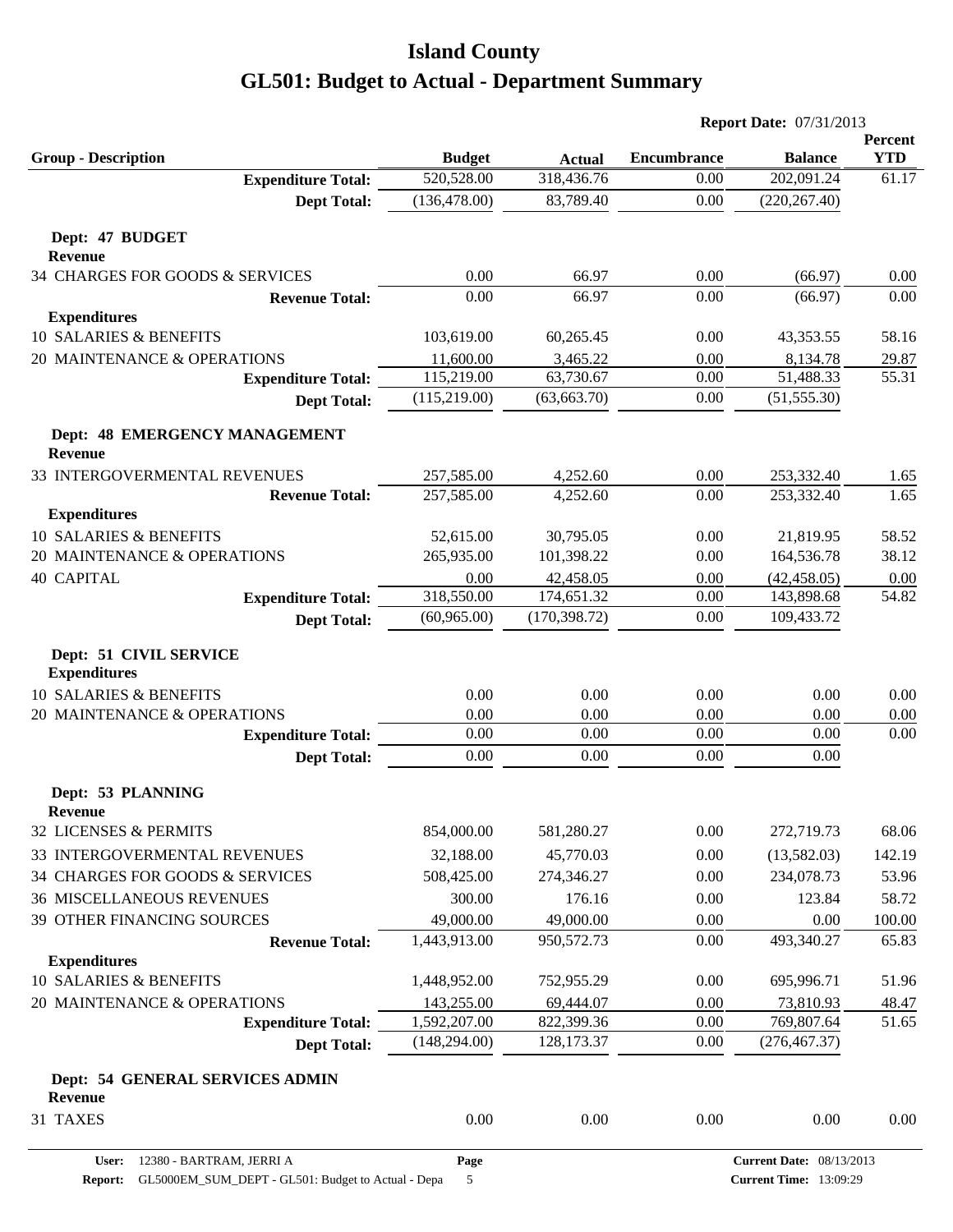|                                                    |                |               |                    | <b>Report Date: 07/31/2013</b> |                       |
|----------------------------------------------------|----------------|---------------|--------------------|--------------------------------|-----------------------|
| <b>Group - Description</b>                         | <b>Budget</b>  | <b>Actual</b> | <b>Encumbrance</b> | <b>Balance</b>                 | Percent<br><b>YTD</b> |
| 32 LICENSES & PERMITS                              | 19,625.00      | 14,664.00     | 0.00               | 4,961.00                       | 74.72                 |
| 33 INTERGOVERMENTAL REVENUES                       | 52,582.00      | 0.00          | 0.00               | 52,582.00                      | 0.00                  |
| 34 CHARGES FOR GOODS & SERVICES                    | 32,875.00      | 16,079.62     | 0.00               | 16,795.38                      | 48.91                 |
| <b>35 FINES &amp; PENALTIES</b>                    | 4,000.00       | 895.00        | 0.00               | 3,105.00                       | 22.37                 |
| <b>36 MISCELLANEOUS REVENUES</b>                   | 3,500.00       | 2,615.00      | 0.00               | 885.00                         | 74.71                 |
| <b>Revenue Total:</b>                              | 112,582.00     | 34,253.62     | 0.00               | 78,328.38                      | 30.42                 |
| <b>Expenditures</b>                                |                |               |                    |                                |                       |
| 10 SALARIES & BENEFITS                             | 107,290.00     | 77,931.00     | 0.00               | 29,359.00                      | 72.63                 |
| 20 MAINTENANCE & OPERATIONS                        | 1,092,259.00   | 525,402.72    | 0.00               | 566,856.28                     | 48.10                 |
| 30 INTERGOVERNMENT                                 | 10,094.00      | 9,870.08      | 0.00               | 223.92                         | 97.78                 |
| <b>Expenditure Total:</b>                          | 1,209,643.00   | 613,203.80    | 0.00               | 596,439.20                     | 50.69                 |
| <b>Dept Total:</b>                                 | (1,097,061.00) | (578, 950.18) | 0.00               | (518, 110.82)                  |                       |
| <b>Dept: 59 HUMAN RESOURCES</b><br><b>Revenue</b>  |                |               |                    |                                |                       |
| 34 CHARGES FOR GOODS & SERVICES                    | 0.00           | 53.00         | 0.00               | (53.00)                        | 0.00                  |
| <b>36 MISCELLANEOUS REVENUES</b>                   | 0.00           | 0.00          | 0.00               | 0.00                           | 0.00                  |
| <b>Revenue Total:</b>                              | 0.00           | 53.00         | 0.00               | (53.00)                        | 0.00                  |
| <b>Expenditures</b>                                |                |               |                    |                                |                       |
| 10 SALARIES & BENEFITS                             | 223,622.00     | 129,484.73    | 0.00               | 94,137.27                      | 57.90                 |
| 20 MAINTENANCE & OPERATIONS                        | 48,900.00      | 45,945.43     | 0.00               | 2,954.57                       | 93.95                 |
| <b>Expenditure Total:</b>                          | 272,522.00     | 175,430.16    | 0.00               | 97,091.84                      | 64.37                 |
| <b>Dept Total:</b>                                 | (272, 522.00)  | (175, 377.16) | 0.00               | (97, 144.84)                   |                       |
| Dept: 90 x FUND NON-DEPARTMENTAL<br><b>Revenue</b> |                |               |                    |                                |                       |
| 30 USE OF FUND BALANCE/RESERVES                    | 239,736.00     | 0.00          | 0.00               | 239,736.00                     | 0.00                  |
| 31 TAXES                                           | 13,220,000.00  | 8,169,437.37  | 0.00               | 5,050,562.63                   | 61.79                 |
| 33 INTERGOVERMENTAL REVENUES                       | 998,000.00     | 758,703.52    | 0.00               | 239,296.48                     | 76.02                 |
| 34 CHARGES FOR GOODS & SERVICES                    | 30,000.00      | 21,211.82     | 0.00               | 8,788.18                       | 70.70                 |
| <b>36 MISCELLANEOUS REVENUES</b>                   | 65,000.00      | 994.10        | 0.00               | 64,005.90                      | 1.52                  |
| 39 OTHER FINANCING SOURCES                         | 1,355,800.00   | 1,355,800.00  | 0.00               | 0.00                           | 100.00                |
| <b>Revenue Total:</b>                              | 15,908,536.00  | 10,306,146.81 | 0.00               | 5,602,389.19                   | 64.78                 |
| <b>Expenditures</b>                                |                |               |                    |                                |                       |
| 20 MAINTENANCE & OPERATIONS                        | 378,886.00     | 0.00          | 0.00               | 378,886.00                     | 0.00                  |
| 50 INTERDEPT & TRANSFERS                           | 1,277,331.00   | 1,141,365.36  | 0.00               | 135,965.64                     | 89.35                 |
| <b>Expenditure Total:</b>                          | 1,656,217.00   | 1,141,365.36  | 0.00               | 514,851.64                     | 68.91                 |
| <b>Dept Total:</b>                                 | 14,252,319.00  | 9,164,781.45  | 0.00               | 5,087,537.55                   |                       |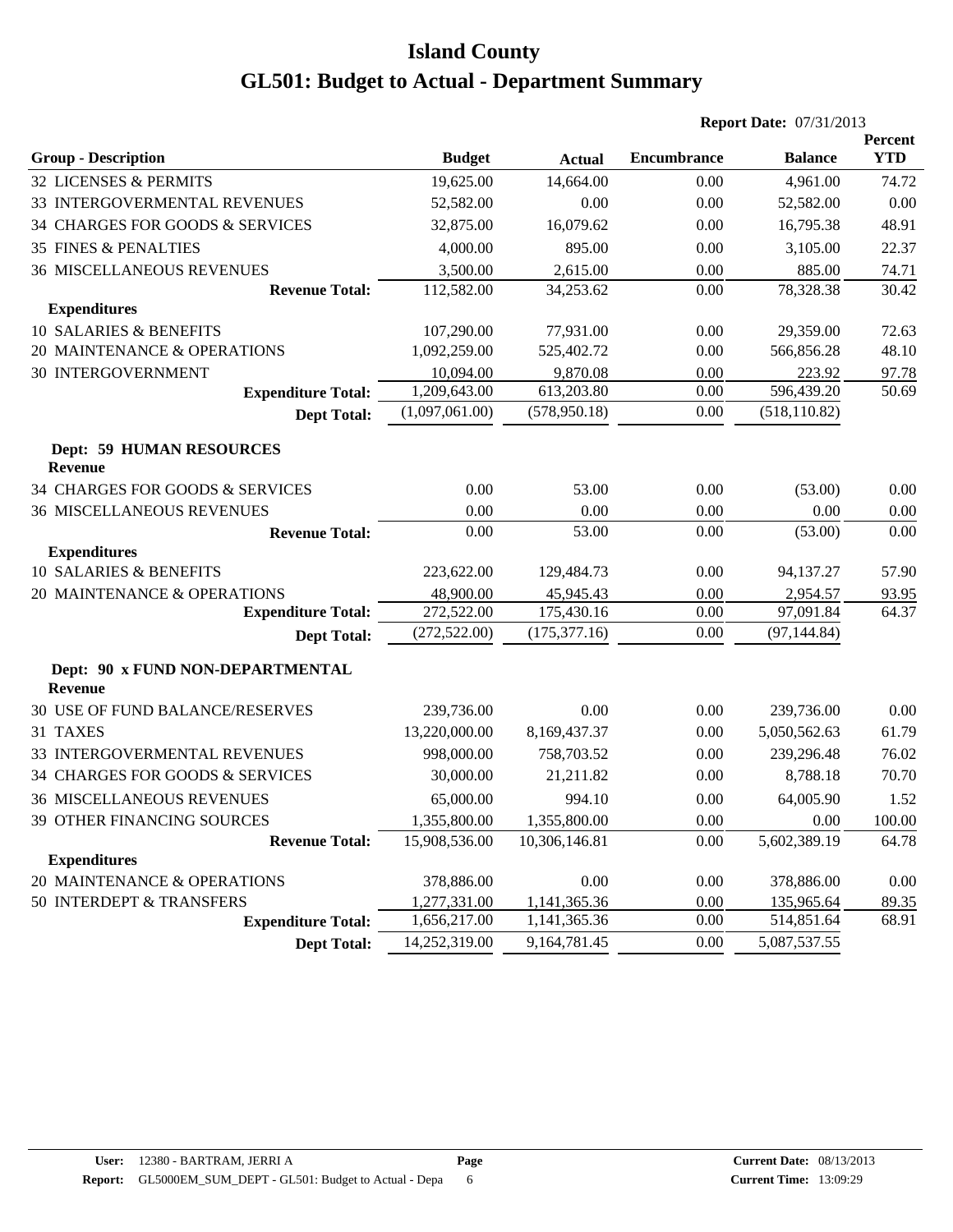|                                                                                                             | <b>Prior Years to Date Actuals</b> |               | 2013<br><b>Approved</b> | 2013<br><b>Month</b><br>to Date @ | 2013<br>Year to<br>Date @ | 2013<br><b>Encumbered</b><br>Amount @ | 2013<br>Balance @ | <b>Percent</b>                                            |
|-------------------------------------------------------------------------------------------------------------|------------------------------------|---------------|-------------------------|-----------------------------------|---------------------------|---------------------------------------|-------------------|-----------------------------------------------------------|
| Object<br><b>Description</b>                                                                                | 2011                               | 2012          | <b>Budget</b>           | 07/31/2013                        | 07/31/2013                | 07/31/2013                            | 07/31/2013        | <b>YTD</b>                                                |
| 2% HOTEL/MOTEL PUBLIC FACILITI (124)                                                                        |                                    |               |                         |                                   |                           |                                       |                   |                                                           |
| USE OF FUND BALANCE                                                                                         | 0.00                               | 0.00          | 0.00                    | 0.00                              | 0.00                      | 0.00                                  | 0.00              | 0%                                                        |
| <b>REVENUES</b>                                                                                             | 56,392.43                          | 60,708.01     | 156,700.00              | 9,799.63                          | 68,706.59                 | 0.00                                  | 87,993.41         | 44 %                                                      |
| <b>EXPENDITURES</b>                                                                                         | (61, 992.74)                       | (59, 149.24)  | (150,000.00)            | (5,451.37)                        | (70, 381.89)              | 0.00                                  | (79,618.11)       | 47 %                                                      |
| <b>TRANSFERS OUT</b>                                                                                        | (4,500.00)                         | (5,100.00)    | (6,700.00)              | 0.00                              | (6,700.00)                | 0.00                                  | 0.00              | 100 %                                                     |
| Net 2% HOTEL/MOTEL PUBLIC FACILITI (124)                                                                    | (10, 100.31)                       | (3,541.23)    | 0.00                    | 4,348.26                          | (8,375.30)                | 0.00                                  | 8,375.30          |                                                           |
| <b>ALCOHOL/SUBSTANCE ABUSE (123)</b>                                                                        |                                    |               |                         |                                   |                           |                                       |                   |                                                           |
| USE OF FUND BALANCE                                                                                         | 0.00                               | 0.00          | 0.00                    | 0.00                              | 0.00                      | 0.00                                  | 0.00              | 0%                                                        |
| <b>REVENUES</b>                                                                                             | 5,221.45                           | 45,327.34     | 66,000.00               | 975.96                            | 60,117.85                 | 0.00                                  | 5,882.15          | 91%                                                       |
| <b>GRANT REVENUES</b>                                                                                       | 214.593.44                         | 171.449.24    | 509.980.00              | 47.707.63                         | 217.669.91                | 0.00                                  | 292.310.09        | 43 %                                                      |
| <b>EXPENDITURES</b>                                                                                         | (308, 242.13)                      | (273, 327.92) | (575,980.00)            | (43,366.03)                       | (311, 382.72)             | 0.00                                  | (264, 597.28)     | 54 %                                                      |
| <b>TRANSFERS IN</b>                                                                                         | 0.00                               | 6,000.00      | 0.00                    | 0.00                              | 0.00                      | 0.00                                  | 0.00              | $0\%$                                                     |
| <b>TRANSFERS OUT</b>                                                                                        | (1,587.40)                         | (5,000.00)    | 0.00                    | 0.00                              | 0.00                      | 0.00                                  | 0.00              | $0\%$                                                     |
| Net ALCOHOL/SUBSTANCE ABUSE (123)                                                                           | (90.014.64)                        | (55, 551.34)  | 0.00                    | 5,317.56                          | (33,594.96)               | 0.00                                  | 33,594.96         |                                                           |
| <b>ANTI-PROFITEERING (136)</b>                                                                              |                                    |               |                         |                                   |                           |                                       |                   |                                                           |
| USE OF FUND BALANCE                                                                                         | 0.00                               | 0.00          | 0.00                    | 0.00                              | 0.00                      | 0.00                                  | 0.00              | $0\%$                                                     |
| <b>REVENUES</b>                                                                                             | 13.76                              | 10.98         | 0.00                    | 1.30                              | 11.13                     | 0.00                                  | (11.13)           | $0\%$                                                     |
| <b>TRANSFERS OUT</b>                                                                                        | 0.00                               | 0.00          | 0.00                    | 0.00                              | 0.00                      | 0.00                                  | 0.00              | $0\%$                                                     |
| Net ANTI-PROFITEERING (136)                                                                                 | 13.76                              | 10.98         | 0.00                    | 1.30                              | 11.13                     | 0.00                                  | (11.13)           |                                                           |
| <b>AUDITOR'S O &amp; M (118)</b>                                                                            |                                    |               |                         |                                   |                           |                                       |                   |                                                           |
| USE OF FUND BALANCE                                                                                         | 0.00                               | 0.00          | 13,920.00               | 0.00                              | 0.00                      | 0.00                                  | 13,920.00         | 0%                                                        |
| <b>REVENUES</b>                                                                                             | 97,657.22                          | 98,229.39     | 125,000.00              | 77,220.22                         | 117,113.82                | 0.00                                  | 7,886.18          | 94 %                                                      |
| <b>EXPENDITURES</b>                                                                                         | (84, 735.51)                       | (89, 352.22)  | (164, 320.00)           | (7,675.37)                        | (89, 161.89)              | 0.00                                  | (75, 158.11)      | 54 %                                                      |
| <b>TRANSFERS IN</b>                                                                                         | 25,400.00                          | 25,400.00     | 25,400.00               | 0.00                              | 25,400.00                 | 0.00                                  | 0.00              | 100 %                                                     |
| <b>TRANSFERS OUT</b>                                                                                        | 0.00                               | 0.00          | 0.00                    | 0.00                              | 0.00                      | 0.00                                  | 0.00              | $0\%$                                                     |
| Net AUDITOR'S O & M (118)                                                                                   | 38.321.71                          | 34,277.17     | 0.00                    | 69,544.85                         | 53.351.93                 | 0.00                                  | (53, 351.93)      |                                                           |
| <b>CAPITAL DRAINAGE (321)</b>                                                                               |                                    |               |                         |                                   |                           |                                       |                   |                                                           |
| <b>REVENUES</b>                                                                                             | 0.00                               | 0.00          | 0.00                    | 0.00                              | 0.00                      | 0.00                                  | 0.00              | 0%                                                        |
| <b>EXPENDITURES</b>                                                                                         | (50, 309.72)                       | (130, 307.52) | (685,000.00)            | (3,612.25)                        | (68,998.03)               | 0.00                                  | (616,001.97)      | 10%                                                       |
| <b>TRANSFERS IN</b>                                                                                         | 111,000.00                         | 295,588.40    | 715,800.00              | 0.00                              | 220,400.00                | 0.00                                  | 495,400.00        | 31 %                                                      |
| <b>TRANSFERS OUT</b>                                                                                        | (16,800.00)                        | (31,500.00)   | (30,800.00)             | 0.00                              | (30,800.00)               | 0.00                                  | 0.00              | 100 %                                                     |
| Net CAPITAL DRAINAGE (321)                                                                                  | 43,890.28                          | 133,780.88    | 0.00                    | (3,612.25)                        | 120,601.97                | 0.00                                  | (120, 601.97)     |                                                           |
| CASA FUND (131)                                                                                             |                                    |               |                         |                                   |                           |                                       |                   |                                                           |
| USE OF FUND BALANCE                                                                                         | 0.00                               | 0.00          | 0.00                    | 0.00                              | 0.00                      | 0.00                                  | 0.00              | 0%                                                        |
| <b>REVENUES</b>                                                                                             | 4,570.85                           | 0.00          | 0.00                    | 35.92                             | 341.00                    | 0.00                                  | (341.00)          | 0%                                                        |
| <b>GRANT REVENUES</b>                                                                                       | 22,527.65                          | 30,429.25     | 60,284.00               | 5,024.00                          | 30,330.00                 | 0.00                                  | 29,954.00         | 50 %                                                      |
| <b>EXPENDITURES</b>                                                                                         | (62, 731.98)                       | (63,261.76)   | (110, 875.00)           | (6,936.02)                        | (52,013.89)               | 0.00                                  | (58, 861.11)      | 47 %                                                      |
| <b>TRANSFERS IN</b>                                                                                         | 50,591.00                          | 50,591.00     | 50,591.00               | 0.00                              | 50,591.00                 | 0.00                                  | 0.00              | 100 %                                                     |
| User: 12380 - BARTRAM, JERRI A<br><b>Report:</b> GL5010EM FUND - GL535: Multi Year Budget to Actual by Fund |                                    |               | Page<br>$\mathbf{1}$    |                                   |                           |                                       |                   | Current Date: 08/13/2013<br><b>Current Time: 16:55:00</b> |

**Report:** 1 **Current Time:** GL5010EM\_FUND - GL535: Multi Year Budget to Actual by Fund 16:55:00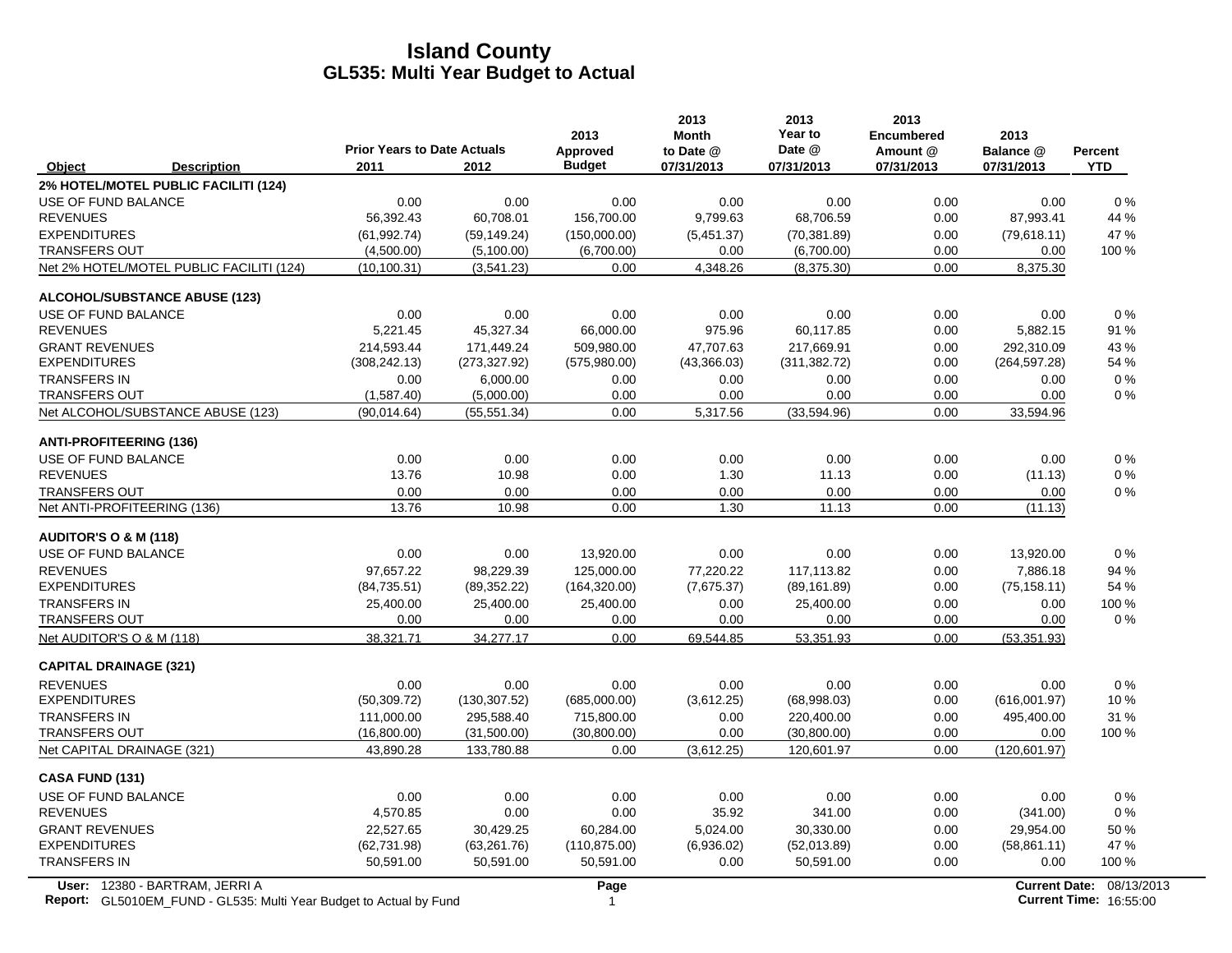|                                             |                    | <b>Prior Years to Date Actuals</b> |               | 2013<br>Approved | 2013<br><b>Month</b><br>to Date @ | 2013<br>Year to<br>Date @ | 2013<br><b>Encumbered</b><br>Amount @ | 2013<br>Balance @ | Percent    |
|---------------------------------------------|--------------------|------------------------------------|---------------|------------------|-----------------------------------|---------------------------|---------------------------------------|-------------------|------------|
| Object                                      | <b>Description</b> | 2011                               | 2012          | <b>Budget</b>    | 07/31/2013                        | 07/31/2013                | 07/31/2013                            | 07/31/2013        | <b>YTD</b> |
| TRANSFERS OUT                               |                    | 0.00                               | 0.00          | 0.00             | 0.00                              | 0.00                      | 0.00                                  | 0.00              | $0\%$      |
| Net CASA FUND (131)                         |                    | 14,957.52                          | 17,758.49     | 0.00             | (1,876.10)                        | 29,248.11                 | 0.00                                  | (29, 248.11)      |            |
| <b>CLEAN WATER UTILITY (154)</b>            |                    |                                    |               |                  |                                   |                           |                                       |                   |            |
| <b>REVENUES</b>                             |                    | 0.00                               | 824,323.41    | 1,535,000.00     | 8,423.71                          | 837,017.77                | 0.00                                  | 697,982.23        | 55 %       |
| <b>GRANT REVENUES</b>                       |                    | 0.00                               | 0.00          | 0.00             | 0.00                              | 0.00                      | 0.00                                  | 0.00              | $0\%$      |
| <b>EXPENDITURES</b>                         |                    | 0.00                               | (188, 560.34) | (1,535,000.00)   | (126.36)                          | (15,952.45)               | 0.00                                  | (1,519,047.55)    | 1%         |
| <b>TRANSFERS OUT</b>                        |                    | 0.00                               | 0.00          | 0.00             | 0.00                              | 0.00                      | 0.00                                  | 0.00              | $0\%$      |
| Net CLEAN WATER UTILITY (154)               |                    | 0.00                               | 635,763.07    | 0.00             | 8,297.35                          | 821,065.32                | 0.00                                  | (821,065.32)      |            |
| <b>COMM MENTAL HEALTH FACILITY (148)</b>    |                    |                                    |               |                  |                                   |                           |                                       |                   |            |
| <b>REVENUES</b>                             |                    | 2.893.56                           | 3,375.82      | 5,790.00         | 964.52                            | 3,858.08                  | 0.00                                  | 1,931.92          | 67 %       |
| <b>EXPENDITURES</b>                         |                    | (3,940.49)                         | (2,966.32)    | (5,790.00)       | (342.00)                          | (2,394.00)                | 0.00                                  | (3,396.00)        | 41 %       |
| <b>TRANSFERS OUT</b>                        |                    | 0.00                               | 0.00          | 0.00             | 0.00                              | 0.00                      | 0.00                                  | 0.00              | $0\%$      |
| Net COMM MENTAL HEALTH FACILITY (148)       |                    | (1,046.93)                         | 409.50        | 0.00             | 622.52                            | 1,464.08                  | 0.00                                  | (1,464.08)        |            |
| <b>CONSERVATION FUTURES (132)</b>           |                    |                                    |               |                  |                                   |                           |                                       |                   |            |
| USE OF FUND BALANCE                         |                    | 0.00                               | 0.00          | 0.00             | 0.00                              | 0.00                      | 0.00                                  | 0.00              | $0\%$      |
| <b>REVENUES</b>                             |                    | 381,539.43                         | 379,970.93    | 780,100.00       | 3,133.65                          | 388,836.44                | 0.00                                  | 391,263.56        | 50 %       |
| <b>GRANT REVENUES</b>                       |                    | 27,291.64                          | 1,296.84      | 0.00             | 474,908.09                        | 510,922.67                | 0.00                                  | (510, 922.67)     | $0\%$      |
| <b>EXPENDITURES</b>                         |                    | (87, 843.60)                       | (63, 456.51)  | (780, 100.00)    | (3,706.34)                        | (491, 892.12)             | 0.00                                  | (288, 207.88)     | 63%        |
| <b>TRANSFERS OUT</b>                        |                    | 0.00                               | 0.00          | 0.00             | 0.00                              | 0.00                      | 0.00                                  | 0.00              | $0\%$      |
| Net CONSERVATION FUTURES (132)              |                    | 320,987.47                         | 317,811.26    | 0.00             | 474,335.40                        | 407,866.99                | 0.00                                  | (407, 866.99)     |            |
| <b>CONSTRUCTION &amp; ACQUISITION (308)</b> |                    |                                    |               |                  |                                   |                           |                                       |                   |            |
| USE OF FUND BALANCE                         |                    | 0.00                               | 0.00          | 0.00             | 0.00                              | 0.00                      | 0.00                                  | 0.00              | $0\%$      |
| <b>EXPENDITURES</b>                         |                    | 0.00                               | 0.00          | 0.00             | 0.00                              | 0.00                      | 0.00                                  | 0.00              | $0\%$      |
| <b>TRANSFERS IN</b>                         |                    | 0.00                               | 0.00          | 0.00             | 0.00                              | 0.00                      | 0.00                                  | 0.00              | $0\%$      |
| Net CONSTRUCTION & ACQUISITION (308)        |                    | 0.00                               | 0.00          | 0.00             | 0.00                              | 0.00                      | 0.00                                  | 0.00              |            |
| <b>CORNET BAY DOCK (119)</b>                |                    |                                    |               |                  |                                   |                           |                                       |                   |            |
| <b>REVENUES</b>                             |                    | 14,770.00                          | 10,345.00     | 21,000.00        | 4,136.50                          | 16,244.25                 | 0.00                                  | 4,755.75          | 77 %       |
| <b>EXPENDITURES</b>                         |                    | (4,294.99)                         | (4,277.22)    | (20, 100.00)     | (688.68)                          | (5,209.19)                | 0.00                                  | (14,890.81)       | 26 %       |
| <b>TRANSFERS OUT</b>                        |                    | (700.00)                           | (700.00)      | (900.00)         | 0.00                              | (900.00)                  | 0.00                                  | 0.00              | 100 %      |
| Net CORNET BAY DOCK (119)                   |                    | 9,775.01                           | 5,367.78      | 0.00             | 3.447.82                          | 10.135.06                 | 0.00                                  | (10, 135.06)      |            |
| <b>COUNTY FAIR (110)</b>                    |                    |                                    |               |                  |                                   |                           |                                       |                   |            |
| <b>REVENUES</b>                             |                    | 96,273.43                          | 77,892.06     | 0.00             | 0.00                              | 0.00                      | 0.00                                  | 0.00              | $0\%$      |
| <b>GRANT REVENUES</b>                       |                    | 0.00                               | 0.00          | 0.00             | 0.00                              | 49,990.00                 | 0.00                                  | (49,990.00)       | $0\%$      |
| <b>EXPENDITURES</b>                         |                    | (177, 919.68)                      | (44, 713.17)  | 0.00             | 0.00                              | (50,030.00)               | 0.00                                  | 50,030.00         | $0\%$      |
| <b>TRANSFERS IN</b>                         |                    | 17,455.42                          | 0.00          | 0.00             | 0.00                              | 0.00                      | 0.00                                  | 0.00              | $0\%$      |
| <b>TRANSFERS OUT</b>                        |                    | 0.00                               | 0.00          | 0.00             | 0.00                              | 0.00                      | 0.00                                  | 0.00              | $0\%$      |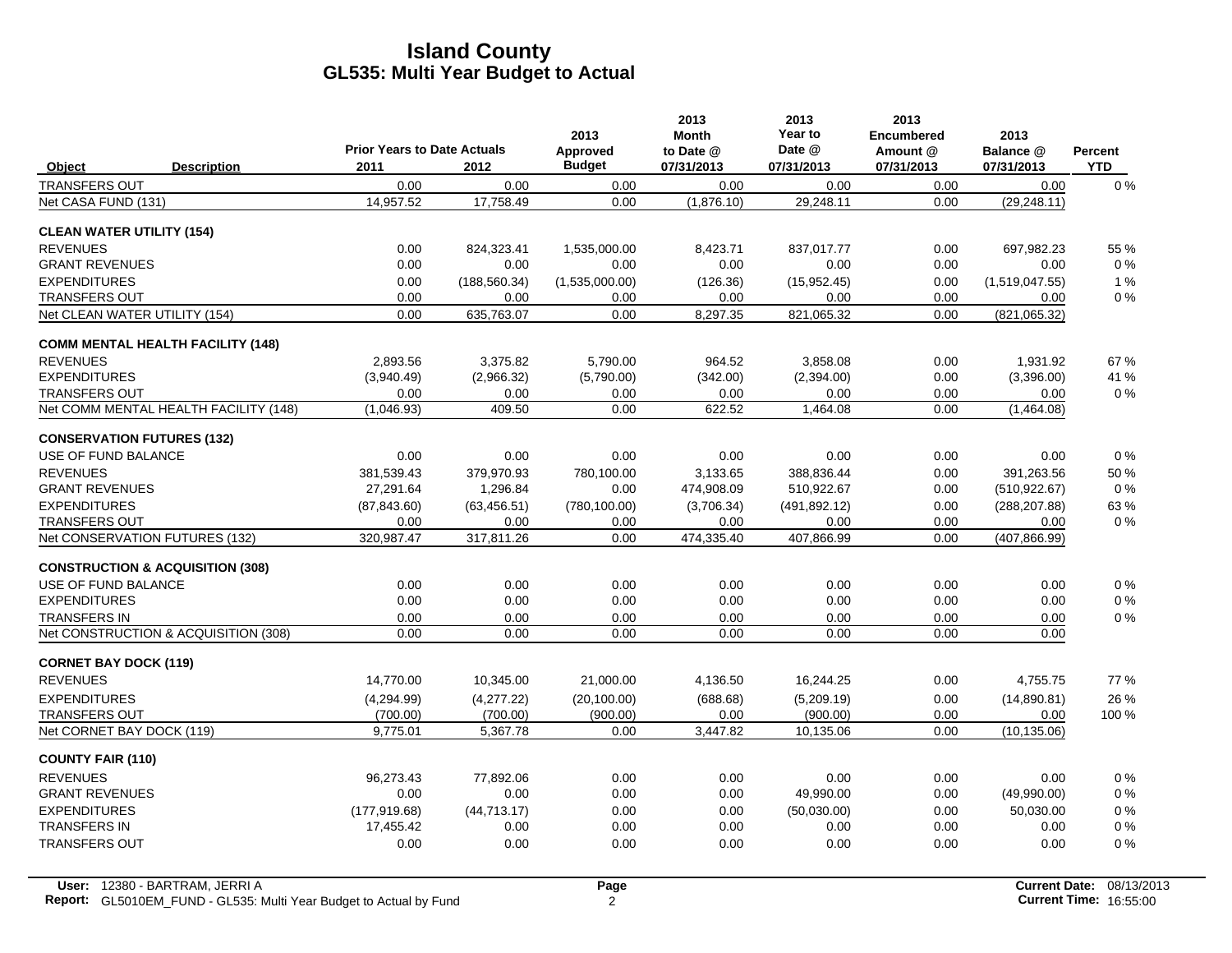|                                               |                                    |                                | 2013                   | 2013<br><b>Month</b>   | 2013<br>Year to                | 2013<br><b>Encumbered</b> | 2013                            |                |
|-----------------------------------------------|------------------------------------|--------------------------------|------------------------|------------------------|--------------------------------|---------------------------|---------------------------------|----------------|
|                                               | <b>Prior Years to Date Actuals</b> |                                | Approved               | to Date @              | Date @                         | Amount @                  | Balance @                       | <b>Percent</b> |
| Object<br><b>Description</b>                  | 2011                               | 2012                           | <b>Budget</b>          | 07/31/2013             | 07/31/2013                     | 07/31/2013                | 07/31/2013                      | <b>YTD</b>     |
| Net COUNTY FAIR (110)                         | (64, 190.83)                       | 33,178.89                      | 0.00                   | 0.00                   | (40.00)                        | 0.00                      | 40.00                           |                |
| <b>COUNTY LAW LIBRARY (103)</b>               |                                    |                                |                        |                        |                                |                           |                                 |                |
| USE OF FUND BALANCE                           | 0.00                               | 0.00                           | 0.00                   | 0.00                   | 0.00                           | 0.00                      | 0.00                            | $0\%$          |
| <b>REVENUES</b>                               | 15,758.16                          | 14,783.66                      | 27,100.00              | 2,502.30               | 14,591.16                      | 0.00                      | 12,508.84                       | 54 %           |
| <b>EXPENDITURES</b>                           | (17, 490.95)                       | (17,631.52)                    | (27, 100.00)           | (2,376.57)             | (15,585.15)                    | 0.00                      | (11, 514.85)                    | 58 %           |
| <b>TRANSFERS OUT</b>                          | 0.00                               | 0.00                           | 0.00                   | 0.00                   | 0.00                           | 0.00                      | 0.00                            | $0\%$          |
| Net COUNTY LAW LIBRARY (103)                  | (1,732.79)                         | (2,847.86)                     | 0.00                   | 125.73                 | (993.99)                       | 0.00                      | 993.99                          |                |
| <b>COUNTY ROAD (101)</b>                      |                                    |                                |                        |                        |                                |                           |                                 |                |
| USE OF FUND BALANCE                           | 0.00                               | 0.00                           | 0.00                   | 0.00                   | 0.00                           | 0.00                      | 0.00                            | 0%             |
| <b>REVENUES</b>                               | 8.230.587.78                       | 8.062.484.71                   | 14,282,800.00          | 610.005.58             | 8,194,757.97                   | 0.00                      | 6.088.042.03                    | 57%            |
| <b>GRANT REVENUES</b>                         | 700,107.41                         | 792,768.10                     | 2,579,017.00           | 329,936.33             | 616,852.03                     | 0.00                      | 1,962,164.97                    | 24 %           |
| <b>EXPENDITURES</b>                           | (5,912,814.86)                     | (5, 153, 757.89)               | (14,358,150.00)        | (1,073,895.21)         | (5,674,609.12)                 | 0.00                      | (8,683,540.88)                  | 40%            |
| <b>TRANSFERS IN</b>                           | 0.00                               | 134,000.00                     | 0.00                   | 0.00                   | 0.00                           | 0.00                      | 0.00                            | $0\%$          |
| <b>TRANSFERS OUT</b><br>Net COUNTY ROAD (101) | (1,514,967.00)<br>1,502,913.33     | (1,618,567.00)<br>2,216,927.92 | (2,503,667.00)<br>0.00 | 0.00<br>(133, 953, 30) | (1,693,967.00)<br>1,443,033.88 | 0.00<br>0.00              | (809, 700.00)<br>(1,443,033.88) | 68%            |
|                                               |                                    |                                |                        |                        |                                |                           |                                 |                |
| <b>COURTHOUSE EXPANSION (309)</b>             |                                    |                                |                        |                        |                                |                           |                                 |                |
| <b>REVENUES</b>                               | 10.30                              | 8.18                           | 0.00                   | 0.97                   | 8.28                           | 0.00                      | (8.28)                          | $0\%$          |
| <b>TRANSFERS OUT</b>                          | 0.00                               | 0.00                           | 0.00                   | 0.00                   | 0.00                           | 0.00                      | 0.00                            | $0\%$          |
| Net COURTHOUSE EXPANSION (309)                | 10.30                              | 8.18                           | 0.00                   | 0.97                   | 8.28                           | 0.00                      | (8.28)                          |                |
| <b>DEVELOPMENTAL DISABILITIES (114)</b>       |                                    |                                |                        |                        |                                |                           |                                 |                |
| USE OF FUND BALANCE                           | 0.00                               | 0.00                           | 0.00                   | 0.00                   | 0.00                           | 0.00                      | 0.00                            | 0%             |
| <b>REVENUES</b>                               | 89.558.65                          | 88.074.63                      | 150,000.00             | 100.64                 | 81.255.42                      | 0.00                      | 68.744.58                       | 54 %           |
| <b>GRANT REVENUES</b>                         | 196.027.00                         | 169,151.00                     | 524,470.00             | 0.00                   | 169,187.57                     | 0.00                      | 355,282.43                      | 32 %           |
| <b>EXPENDITURES</b>                           | (284, 510.19)                      | (149, 654.01)                  | (599, 363.00)          | (38, 857.98)           | (210, 662.29)                  | 0.00                      | (388,700.71)                    | 35 %           |
| <b>TRANSFERS OUT</b>                          | (3,968.50)                         | (58, 486.00)                   | (75, 107.00)           | 0.00                   | (75, 107.00)                   | 0.00                      | 0.00                            | 100 %          |
| Net DEVELOPMENTAL DISABILITIES (114)          | (2,893.04)                         | 49,085.62                      | 0.00                   | (38, 757.34)           | (35, 326.30)                   | 0.00                      | 35,326.30                       |                |
| <b>DRUG SEIZURE (133)</b>                     |                                    |                                |                        |                        |                                |                           |                                 |                |
| USE OF FUND BALANCE                           | 0.00                               | 0.00                           | 0.00                   | 0.00                   | 0.00                           | 0.00                      | 0.00                            | $0\%$          |
| <b>REVENUES</b>                               | 2.763.01                           | 1,659.69                       | 10,000.00              | 335.25                 | 1,673.39                       | 0.00                      | 8,326.61                        | 17%            |
| <b>EXPENDITURES</b>                           | 0.00                               | 0.00                           | (10,000.00)            | 0.00                   | 0.00                           | 0.00                      | (10,000.00)                     | $0\%$          |
| <b>TRANSFERS OUT</b>                          | 0.00                               | 0.00                           | 0.00                   | 0.00                   | 0.00                           | 0.00                      | 0.00                            | 0%             |
| Net DRUG SEIZURE (133)                        | 2,763.01                           | 1,659.69                       | 0.00                   | 335.25                 | 1,673.39                       | 0.00                      | (1,673.39)                      |                |
| <b>ELECTION RESERVE (111)</b>                 |                                    |                                |                        |                        |                                |                           |                                 |                |
| USE OF FUND BALANCE                           | 0.00                               | 0.00                           | 0.00                   | 0.00                   | 0.00                           | 0.00                      | 0.00                            | $0\%$          |
| <b>REVENUES</b>                               | 10,802.01                          | 89,039.19                      | 203,200.00             | 435.02                 | 68,425.92                      | 0.00                      | 134,774.08                      | 34 %           |
| <b>GRANT REVENUES</b>                         | 1.910.54                           | 11,341.21                      | 0.00                   | 0.00                   | 3.029.79                       | 0.00                      | (3,029.79)                      | 0%             |
| <b>EXPENDITURES</b>                           | (139, 476.98)                      | (177, 716.01)                  | (303, 200.00)          | (42, 961.58)           | (166, 203.85)                  | 0.00                      | (136,996.15)                    | 55 %           |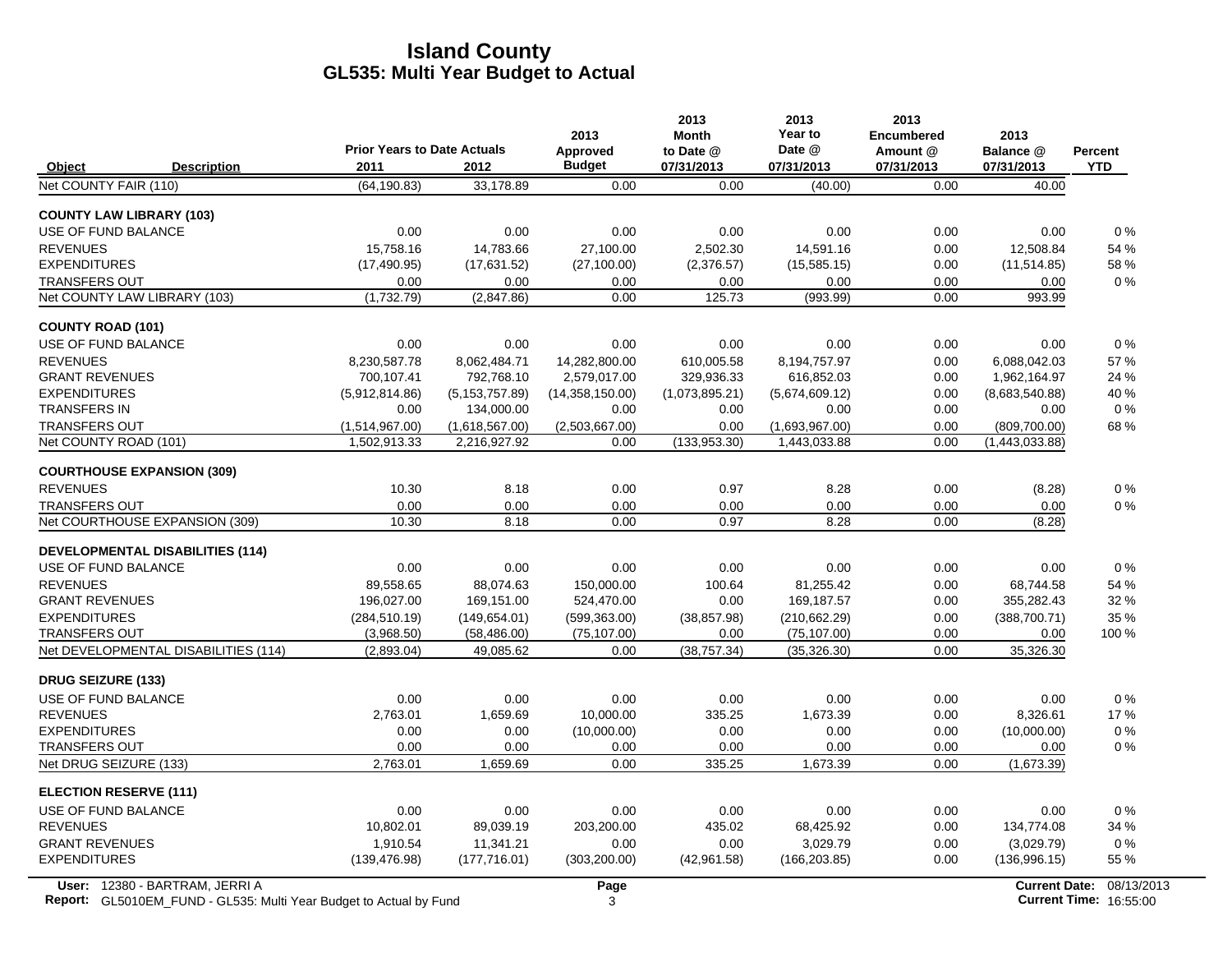|                                        | <b>Prior Years to Date Actuals</b> |               | 2013<br>Approved | 2013<br><b>Month</b><br>to Date @ | 2013<br>Year to<br>Date @ | 2013<br><b>Encumbered</b><br>Amount @ | 2013<br>Balance @    | Percent    |
|----------------------------------------|------------------------------------|---------------|------------------|-----------------------------------|---------------------------|---------------------------------------|----------------------|------------|
| <b>Description</b><br>Object           | 2011                               | 2012          | <b>Budget</b>    | 07/31/2013                        | 07/31/2013                | 07/31/2013                            | 07/31/2013           | <b>YTD</b> |
| <b>TRANSFERS IN</b>                    | 200,000.00                         | 200,000.00    | 100,000.00       | 0.00                              | 100,000.00                | 0.00                                  | 0.00                 | 100 %      |
| <b>TRANSFERS OUT</b>                   | 0.00                               | 0.00          | 0.00             | 0.00                              | 0.00                      | 0.00                                  | 0.00                 | 0%         |
| Net ELECTION RESERVE (111)             | 73,235.57                          | 122,664.39    | 0.00             | (42, 526.56)                      | 5,251.86                  | 0.00                                  | (5,251.86)           |            |
| <b>ENHANCED 911 (140)</b>              |                                    |               |                  |                                   |                           |                                       |                      |            |
| <b>REVENUES</b>                        | 264,504.22                         | 320,965.57    | 767,000.00       | 63,851.69                         | 445,055.56                | 0.00                                  | 321,944.44           | 58 %       |
| <b>GRANT REVENUES</b>                  | 0.00                               | 12,295.59     | 0.00             | 0.00                              | 0.00                      | 0.00                                  | 0.00                 | 0%         |
| <b>EXPENDITURES</b>                    | (455, 941.46)                      | (343, 846.34) | (765, 500.00)    | (63, 851.69)                      | (445.055.56)              | 0.00                                  | (320, 444.44)        | 58 %       |
| <b>TRANSFERS IN</b>                    | 0.00                               | 0.00          | 0.00             | 0.00                              | 4.500.00                  | 0.00                                  | (4,500.00)           | 0%         |
| <b>TRANSFERS OUT</b>                   | (1,500.00)                         | (1,500.00)    | (1,500.00)       | 0.00                              | (1,500.00)                | 0.00                                  | 0.00                 | 100 %      |
| Net ENHANCED 911 (140)                 | (192, 937.24)                      | (12,085.18)   | 0.00             | 0.00                              | 3,000.00                  | 0.00                                  | (3,000.00)           |            |
| <b>EXTENSION SERVICES (160)</b>        |                                    |               |                  |                                   |                           |                                       |                      |            |
| USE OF FUND BALANCE                    | 0.00                               | 0.00          | 0.00             | 0.00                              | 0.00                      | 0.00                                  | 0.00                 | 0%         |
| <b>REVENUES</b>                        | 127,566.73                         | 27,142.03     | 140,787.00       | 0.00                              | 52,496.30                 | 0.00                                  | 88,290.70            | 37 %       |
| <b>GRANT REVENUES</b>                  | 16.667.23                          | 21,697.48     | 128.906.00       | 0.00                              | 77,479.59                 | 0.00                                  | 51,426.41            | 60%        |
| <b>EXPENDITURES</b>                    | (242, 626.82)                      | (174, 547.78) | (373, 213.00)    | (37, 723.04)                      | (199.694.05)              | 0.00                                  | (173, 518.95)        | 54 %       |
| <b>TRANSFERS IN</b>                    | 95,950.00                          | 100,133.00    | 103,520.00       | 0.00                              | 103,520.00                | 0.00                                  | 0.00                 | 100 %      |
| <b>TRANSFERS OUT</b>                   | 0.00                               | 0.00          | 0.00             | 0.00                              | 0.00                      | 0.00                                  | 0.00                 | 0%         |
| Net EXTENSION SERVICES (160)           | (2,442.86)                         | (25.575.27)   | 0.00             | (37, 723.04)                      | 33,801.84                 | 0.00                                  | (33,801.84)          |            |
| <b>FAMILY RES CTR CAMANO (143)</b>     |                                    |               |                  |                                   |                           |                                       |                      |            |
| USE OF FUND BALANCE                    | 0.00                               | 0.00          | 9.574.00         | 0.00                              | 0.00                      | 0.00                                  | 9.574.00             | 0%         |
| <b>REVENUES</b>                        | 22,131.98                          | 22,636.70     | 40,572.00        | 6,058.90                          | 20,632.94                 | 0.00                                  | 19,939.06            | 51 %       |
| <b>EXPENDITURES</b>                    | (28, 548.68)                       | (28, 641.43)  | (50, 146.00)     | (3,488.25)                        | (29, 301.08)              | 0.00                                  | (20, 844.92)         | 58 %       |
| <b>TRANSFERS OUT</b>                   | 0.00                               | 0.00          | 0.00             | 0.00                              | 0.00                      | 0.00                                  | 0.00                 | $0\%$      |
| Net FAMILY RES CTR CAMANO (143)        | (6.416.70)                         | (6,004.73)    | 0.00             | 2.570.65                          | (8,668.14)                | 0.00                                  | 8,668.14             |            |
| <b>FAMILY RES CTR OAK HARBOR (141)</b> |                                    |               |                  |                                   |                           |                                       |                      |            |
| USE OF FUND BALANCE                    | 0.00                               | 0.00          | 0.00             | 0.00                              | 0.00                      | 0.00                                  | 0.00                 | 0%         |
| <b>REVENUES</b>                        | 28.423.04                          | 17.126.20     | 55,937.00        | 4,372.78                          | 30.609.46                 | 0.00                                  | 25,327.54            | 55 %       |
| <b>EXPENDITURES</b>                    | (29, 208.89)                       | (28, 505.74)  | (55, 937.00)     | (3,770.01)                        | (27,939.99)               | 0.00                                  | (27, 997.01)         | 50 %       |
| <b>TRANSFERS OUT</b>                   | 0.00                               | 0.00          | 0.00             | 0.00                              | 0.00                      | 0.00                                  | 0.00                 | $0\%$      |
| Net FAMILY RES CTR OAK HARBOR (141)    | (785.85)                           | (11, 379.54)  | 0.00             | 602.77                            | 2,669.47                  | 0.00                                  | (2,669.47)           |            |
| <b>FAMILY RES CTR SO WHIDBEY (142)</b> |                                    |               |                  |                                   |                           |                                       |                      |            |
| <b>REVENUES</b>                        | 3.000.00                           | 4,000.00      | 2.400.00         | 1,000.00                          | 4.000.00                  | 0.00                                  | (1,600.00)           | 167%       |
| <b>EXPENDITURES</b>                    | (54.00)                            | (72.00)       | (2,400.00)       | (15.00)                           | (372.78)                  | 0.00                                  | (2,027.22)           | 16 %       |
| <b>TRANSFERS OUT</b>                   | 0.00                               | 0.00          | 0.00             | 0.00                              | 0.00                      | 0.00                                  | 0.00                 | 0%         |
| Net FAMILY RES CTR SO WHIDBEY (142)    | 2,946.00                           | 3,928.00      | 0.00             | 985.00                            | 3,627.22                  | 0.00                                  | (3,627.22)           |            |
| <b>FEDERAL ASSET FORFEITURE (147)</b>  |                                    |               |                  |                                   |                           |                                       |                      |            |
| USE OF FUND BALANCE                    | 0.00                               | 0.00          | 0.00             | 0.00                              | 0.00                      | 0.00                                  | 0.00                 | 0%         |
| User: 12380 - BARTRAM, JERRI A         |                                    |               | Page             |                                   |                           |                                       | <b>Current Date:</b> | 08/13/2013 |

**Report:** 4 **Current Time:** GL5010EM\_FUND - GL535: Multi Year Budget to Actual by Fund 16:55:00 16:00 16:00 16:00 16:00 16:00 16:00 16:00 16:00 16:00 16:00 16:00 16:00 16:00 16:00 16:00 16:00 16:00 17:00 17:00 17:00 17:00 17:00 17:00 17:00 17:00 17:0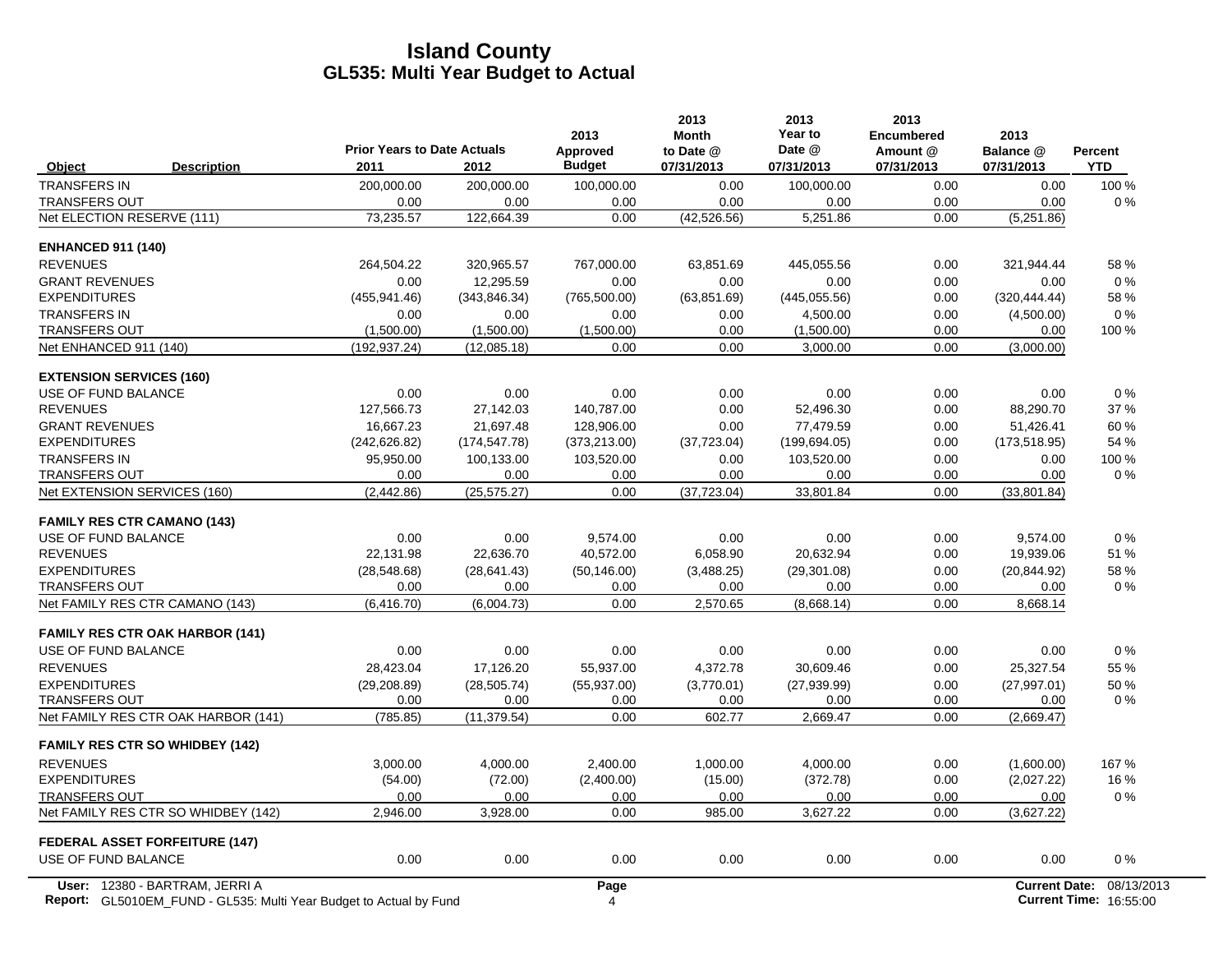|                                      |                                           |                                            |               | 2013                      | 2013<br><b>Month</b>    | 2013<br>Year to      | 2013<br><b>Encumbered</b> | 2013                    |                              |
|--------------------------------------|-------------------------------------------|--------------------------------------------|---------------|---------------------------|-------------------------|----------------------|---------------------------|-------------------------|------------------------------|
| Object                               | <b>Description</b>                        | <b>Prior Years to Date Actuals</b><br>2011 | 2012          | Approved<br><b>Budget</b> | to Date @<br>07/31/2013 | Date @<br>07/31/2013 | Amount @<br>07/31/2013    | Balance @<br>07/31/2013 | <b>Percent</b><br><b>YTD</b> |
| <b>REVENUES</b>                      |                                           | 0.21                                       | 0.16          | 5,000.00                  | 0.02                    | 0.17                 | 0.00                      | 4,999.83                | 0%                           |
| <b>EXPENDITURES</b>                  |                                           | (2, 148.00)                                | 0.00          | (5,000.00)                | 0.00                    | 0.00                 | 0.00                      | (5,000.00)              | 0%                           |
| <b>TRANSFERS OUT</b>                 |                                           | 0.00                                       | 0.00          | 0.00                      | 0.00                    | 0.00                 | 0.00                      | 0.00                    | 0%                           |
|                                      | Net FEDERAL ASSET FORFEITURE (147)        | (2, 147.79)                                | 0.16          | 0.00                      | 0.02                    | 0.17                 | 0.00                      | (0.17)                  |                              |
| FIRE PERMIT PROGRAM (115)            |                                           |                                            |               |                           |                         |                      |                           |                         |                              |
| <b>REVENUES</b>                      |                                           | 21.692.56                                  | 18.081.70     | 30,200.00                 | 3.086.50                | 38.615.15            | 0.00                      | (8, 415.15)             | 128 %                        |
| <b>GRANT REVENUES</b>                |                                           | 0.00                                       | 21,625.00     | 0.00                      | 0.00                    | 0.00                 | 0.00                      | 0.00                    | 0%                           |
| <b>EXPENDITURES</b>                  |                                           | (12, 824.55)                               | (27, 423.30)  | (30, 200.00)              | (40.03)                 | (15,619.25)          | 0.00                      | (14,580.75)             | 52 %                         |
| <b>TRANSFERS OUT</b>                 |                                           | 0.00                                       | 0.00          | 0.00                      | 0.00                    | 0.00                 | 0.00                      | 0.00                    | $0\%$                        |
| Net FIRE PERMIT PROGRAM (115)        |                                           | 8,868.01                                   | 12,283.40     | 0.00                      | 3,046.47                | 22,995.90            | 0.00                      | (22,995.90)             |                              |
|                                      | <b>HISTORICAL PRESERVATION FUND (180)</b> |                                            |               |                           |                         |                      |                           |                         |                              |
| USE OF FUND BALANCE                  |                                           | 0.00                                       | 0.00          | 0.00                      | 0.00                    | 0.00                 | 0.00                      | 0.00                    | 0%                           |
| <b>REVENUES</b>                      |                                           | 11,257.00                                  | 13,102.00     | 20,000.00                 | 2,517.00                | 15,555.00            | 0.00                      | 4,445.00                | 78%                          |
| <b>EXPENDITURES</b>                  |                                           | (17,500.00)                                | (3,422.84)    | (8,000.00)                | 0.00                    | 0.00                 | 0.00                      | (8,000.00)              | 0%                           |
| <b>TRANSFERS IN</b>                  |                                           | 0.00                                       | 0.00          | 0.00                      | 0.00                    | 0.00                 | 0.00                      | 0.00                    | 0%                           |
| <b>TRANSFERS OUT</b>                 |                                           | (12,000.00)                                | (12,000.00)   | (12,000.00)               | 0.00                    | (12,000.00)          | 0.00                      | 0.00                    | 100 %                        |
|                                      | Net HISTORICAL PRESERVATION FUND (180)    | (18, 243.00)                               | (2,320.84)    | 0.00                      | 2,517.00                | 3,555.00             | 0.00                      | (3,555.00)              |                              |
| <b>HOMELESS HOUSING (106)</b>        |                                           |                                            |               |                           |                         |                      |                           |                         |                              |
| USE OF FUND BALANCE                  |                                           | 0.00                                       | 0.00          | 0.00                      | 0.00                    | 0.00                 | 0.00                      | 0.00                    | 0%                           |
| <b>REVENUES</b>                      |                                           | 211,765.00                                 | 242,894.73    | 434,600.00                | 53,111.02               | 327,032.54           | 0.00                      | 107,567.46              | 75 %                         |
| <b>GRANT REVENUES</b>                |                                           | 80,553.92                                  | 7,456.80      | 433,876.00                | 55,761.65               | 142,994.39           | 0.00                      | 290,881.61              | 33 %                         |
| <b>EXPENDITURES</b>                  |                                           | (195, 643.02)                              | (114, 088.75) | (843, 876.00)             | (101, 598.55)           | (286, 536.33)        | 0.00                      | (557, 339.67)           | 34 %                         |
| <b>TRANSFERS OUT</b>                 |                                           | (1,587.40)                                 | (32, 230.00)  | (24,600.00)               | 0.00                    | (24,600.00)          | 0.00                      | 0.00                    | 100 %                        |
| Net HOMELESS HOUSING (106)           |                                           | 95,088.50                                  | 104,032.78    | 0.00                      | 7,274.12                | 158,890.60           | 0.00                      | (158, 890.60)           |                              |
| <b>HUMAN SERVICES FUND (129)</b>     |                                           |                                            |               |                           |                         |                      |                           |                         |                              |
| <b>REVENUES</b>                      |                                           | 0.00                                       | 0.00          | 0.00                      | 0.00                    | 511.60               | 0.00                      | (511.60)                | 0%                           |
| <b>GRANT REVENUES</b>                |                                           | 0.00                                       | 70,471.53     | 182,484.00                | 14,319.77               | 68,880.19            | 0.00                      | 113,603.81              | 38 %                         |
| <b>EXPENDITURES</b>                  |                                           | 0.00                                       | (195, 493.97) | (389, 335.00)             | (29, 383.01)            | (222, 352.61)        | 0.00                      | (166, 982.39)           | 57%                          |
| <b>TRANSFERS IN</b>                  |                                           | 0.00                                       | 211,625.00    | 206,851.00                | 0.00                    | 206,851.00           | 0.00                      | 0.00                    | 100 %                        |
| <b>TRANSFERS OUT</b>                 |                                           | 0.00                                       | 0.00          | 0.00                      | 0.00                    | 0.00                 | 0.00                      | 0.00                    | $0\%$                        |
| Net HUMAN SERVICES FUND (129)        |                                           | 0.00                                       | 86,602.56     | 0.00                      | (15,063.24)             | 53,890.18            | 0.00                      | (53,890.18)             |                              |
| <b>JOINT TOURISM PROMOTION (146)</b> |                                           |                                            |               |                           |                         |                      |                           |                         |                              |
| USE OF FUND BALANCE                  |                                           | 0.00                                       | 0.00          | 30,000.00                 | 0.00                    | 0.00                 | 0.00                      | 30,000.00               | $0\%$                        |
| <b>REVENUES</b>                      |                                           | 96,175.84                                  | 116,782.57    | 220,000.00                | 14,062.91               | 118,342.19           | 0.00                      | 101,657.81              | 54 %                         |
| <b>EXPENDITURES</b>                  |                                           | (138, 957.78)                              | (144, 908.18) | (250,000.00)              | (25, 259.78)            | (131, 382.61)        | 0.00                      | (118, 617.39)           | 53 %                         |
| <b>TRANSFERS OUT</b>                 |                                           | 0.00                                       | 0.00          | 0.00                      | 0.00                    | 0.00                 | 0.00                      | 0.00                    | 0%                           |
|                                      | Net JOINT TOURISM PROMOTION (146)         | (42, 781.94)                               | (28, 125.61)  | 0.00                      | (11, 196.87)            | (13,040.42)          | 0.00                      | 13,040.42               |                              |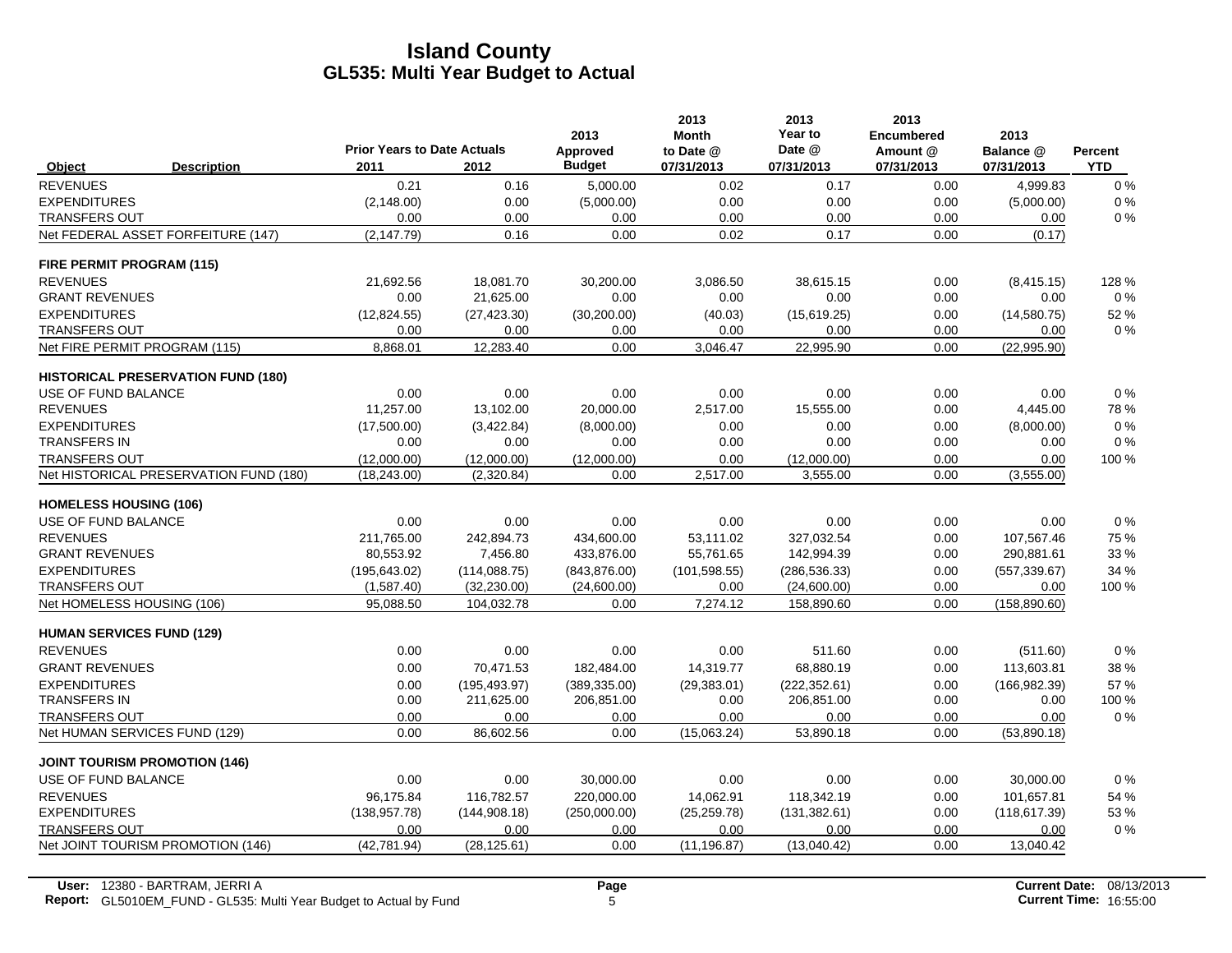|                                                                  | <b>Prior Years to Date Actuals</b> |                               | 2013<br>Approved     | 2013<br><b>Month</b><br>to Date @ | 2013<br>Year to<br>Date @     | 2013<br><b>Encumbered</b><br>Amount @ | 2013<br>Balance @    | Percent    |  |
|------------------------------------------------------------------|------------------------------------|-------------------------------|----------------------|-----------------------------------|-------------------------------|---------------------------------------|----------------------|------------|--|
| <b>Description</b><br>Object                                     | 2011                               | 2012                          | <b>Budget</b>        | 07/31/2013                        | 07/31/2013                    | 07/31/2013                            | 07/31/2013           | <b>YTD</b> |  |
| <b>JUVENILE DETENTION CENTER (145)</b>                           |                                    |                               |                      |                                   |                               |                                       |                      |            |  |
| USE OF FUND BALANCE                                              | 0.00                               | 0.00                          | 0.00                 | 0.00                              | 0.00                          | 0.00                                  | 0.00                 | 0%         |  |
| <b>REVENUES</b>                                                  | 421,668.98                         | 407,915.63                    | 720,933.00           | 65,005.88                         | 431,413.22                    | 0.00                                  | 289,519.78           | 60%        |  |
| <b>GRANT REVENUES</b>                                            | 4,858.96                           | 6,382.55                      | 8,000.00             | 1,620.60                          | 5,415.08                      | 0.00                                  | 2,584.92             | 68 %       |  |
| <b>EXPENDITURES</b>                                              | (587, 519.73)                      | (632, 532.53)                 | (1,032,333.00)       | (80,666.46)                       | (597, 771.30)                 | 0.00                                  | (434, 561.70)        | 58 %       |  |
| <b>TRANSFERS IN</b>                                              | 403.000.00                         | 350.000.00                    | 350.000.00           | 0.00                              | 350.000.00                    | 0.00                                  | 0.00                 | 100 %      |  |
| <b>TRANSFERS OUT</b>                                             | (45, 400.00)                       | (42,500.00)                   | (46,600.00)          | 0.00                              | (46,600.00)                   | 0.00                                  | 0.00                 | 100 %      |  |
| Net JUVENILE DETENTION CENTER (145)                              | 196,608.21                         | 89,265.65                     | 0.00                 | (14.039.98)                       | 142,457.00                    | 0.00                                  | (142, 457.00)        |            |  |
| <b>LOW-INCOME HOUSING SURCHARGE (105)</b>                        |                                    |                               |                      |                                   |                               |                                       |                      |            |  |
| USE OF FUND BALANCE                                              | 0.00                               | 0.00                          | 0.00                 | 0.00                              | 0.00                          | 0.00                                  | 0.00                 | 0%         |  |
| <b>REVENUES</b>                                                  | 54,537.28                          | 61,806.07                     | 105,421.00           | 10,347.73                         | 71,726.94                     | 0.00                                  | 33,694.06            | 68 %       |  |
| <b>EXPENDITURES</b>                                              | (11,622.95)                        | 0.00                          | (101,000.00)         | 0.00                              | 0.00                          | 0.00                                  | (101,000.00)         | 0%         |  |
| <b>TRANSFERS OUT</b>                                             | 0.00                               | (13,599.00)                   | (4,421.00)           | 0.00                              | (4,421.00)                    | 0.00                                  | 0.00                 | 100 %      |  |
| Net LOW-INCOME HOUSING SURCHARGE (105)                           | 42,914.33                          | 48,207.07                     | 0.00                 | 10,347.73                         | 67,305.94                     | 0.00                                  | (67, 305.94)         |            |  |
| <b>MENTAL HEALTH (113)</b>                                       |                                    |                               |                      |                                   |                               |                                       |                      |            |  |
| USE OF FUND BALANCE                                              | 0.00                               | 0.00                          | 0.00                 | 0.00                              | 0.00                          | 0.00                                  | 0.00                 | $0\%$      |  |
| <b>REVENUES</b>                                                  | 89,558.67                          | 88,074.61                     | 275,490.00           | 100.64                            | 81,255.42                     | 0.00                                  | 194,234.58           | 29 %       |  |
| <b>GRANT REVENUES</b>                                            | 52,954.71                          | 35,253.90                     | 0.00                 | 9,248.59                          | 28,639.79                     | 0.00                                  | (28, 639.79)         | 0%         |  |
| <b>EXPENDITURES</b>                                              | (155, 392.39)                      | (122, 749.25)                 | (253,710.00)         | (15, 384.80)                      | (99, 332.91)                  | 0.00                                  | (154, 377.09)        | 39 %       |  |
| <b>TRANSFERS OUT</b>                                             | (3,968.50)                         | (26,058.00)                   | (21,780.00)          | 0.00                              | (21,780.00)                   | 0.00                                  | 0.00                 | 100 %      |  |
| Net MENTAL HEALTH (113)                                          | (16, 847.51)                       | (25, 478.74)                  | 0.00                 | (6.035.57)                        | (11, 217.70)                  | 0.00                                  | 11,217.70            |            |  |
| <b>MH THERAPEUTIC COURT SALES TAX (126)</b>                      |                                    |                               |                      |                                   |                               |                                       |                      |            |  |
| USE OF FUND BALANCE                                              | 0.00                               | 0.00                          | 325.057.00           | 0.00                              | 0.00                          | 0.00                                  | 325.057.00           | $0\%$      |  |
| <b>REVENUES</b>                                                  | 419.267.38                         | 407.116.90                    | 717,000.00           | 65.108.66                         | 430,816.13                    | 0.00                                  | 286,183.87           | 60%        |  |
| <b>GRANT REVENUES</b>                                            | 26,015.60                          | 16,025.49                     | 28,333.00            | 0.00                              | 5,660.99                      | 0.00                                  | 22,672.01            | 20%        |  |
| <b>EXPENDITURES</b>                                              | (366, 467.00)                      | (396,998.65)                  | (929, 654.00)        | (67,079.44)                       | (476, 571.06)                 | 0.00                                  | (453,082.94)         | 51 %       |  |
| <b>TRANSFERS IN</b>                                              | 0.00                               | 0.00                          | 0.00                 | 0.00                              | 0.00                          | 0.00                                  | 0.00                 | $0\%$      |  |
| <b>TRANSFERS OUT</b><br>Net MH THERAPEUTIC COURT SALES TAX (126) | (53, 274.80)<br>25,541.18          | (115, 390.00)<br>(89, 246.26) | (140.736.00)<br>0.00 | 0.00<br>(1,970.78)                | (140, 736.00)<br>(180.829.94) | 0.00<br>0.00                          | 0.00<br>180,829.94   | 100 %      |  |
|                                                                  |                                    |                               |                      |                                   |                               |                                       |                      |            |  |
| <b>NATURAL RESOURCES FUND (165)</b><br><b>REVENUES</b>           | 0.00                               | 0.00                          | 0.00                 | 2.271.09                          | 4,303.83                      | 0.00                                  | (4,303.83)           | 0%         |  |
| <b>GRANT REVENUES</b>                                            | 0.00                               | 0.00                          | 228,000.00           | 11,831.95                         | 68,551.30                     | 0.00                                  | 159,448.70           | 30 %       |  |
| <b>EXPENDITURES</b>                                              | 0.00                               | 0.00                          | (458,000.00)         | (56, 720.75)                      | (239, 908.55)                 | 0.00                                  | (218,091.45)         | 52 %       |  |
| <b>TRANSFERS IN</b>                                              | 0.00                               | 0.00                          | 230,000.00           | 0.00                              | 0.00                          | 0.00                                  | 230,000.00           | $0\%$      |  |
| Net NATURAL RESOURCES FUND (165)                                 | 0.00                               | 0.00                          | 0.00                 | (42, 617.71)                      | (167, 053.42)                 | 0.00                                  | 167,053.42           |            |  |
| PATHS & TRAILS (137)                                             |                                    |                               |                      |                                   |                               |                                       |                      |            |  |
| <b>REVENUES</b>                                                  | 0.00                               | 0.00                          | 0.00                 | 0.00                              | 0.00                          | 0.00                                  | 0.00                 | 0%         |  |
| <b>GRANT REVENUES</b>                                            | 56,367.40                          | 0.00                          | 340,000.00           | 0.00                              | 51,601.77                     | 0.00                                  | 288,398.23           | 15 %       |  |
| User: 12380 - BARTRAM, JERRI A                                   |                                    |                               | Page                 |                                   |                               |                                       | <b>Current Date:</b> | 08/13/2013 |  |
|                                                                  |                                    |                               |                      |                                   |                               |                                       |                      |            |  |

**Report:** 6 **Current Time:** GL5010EM\_FUND - GL535: Multi Year Budget to Actual by Fund 16:55:00 16:00 16:00 16:00 16:00 16:00 16:00 16:00 16:00 16:00 16:00 16:00 16:00 16:00 16:00 16:00 16:00 17:00 17:00 17:00 17:00 17:00 17:00 17:00 17:00 17:00 17:0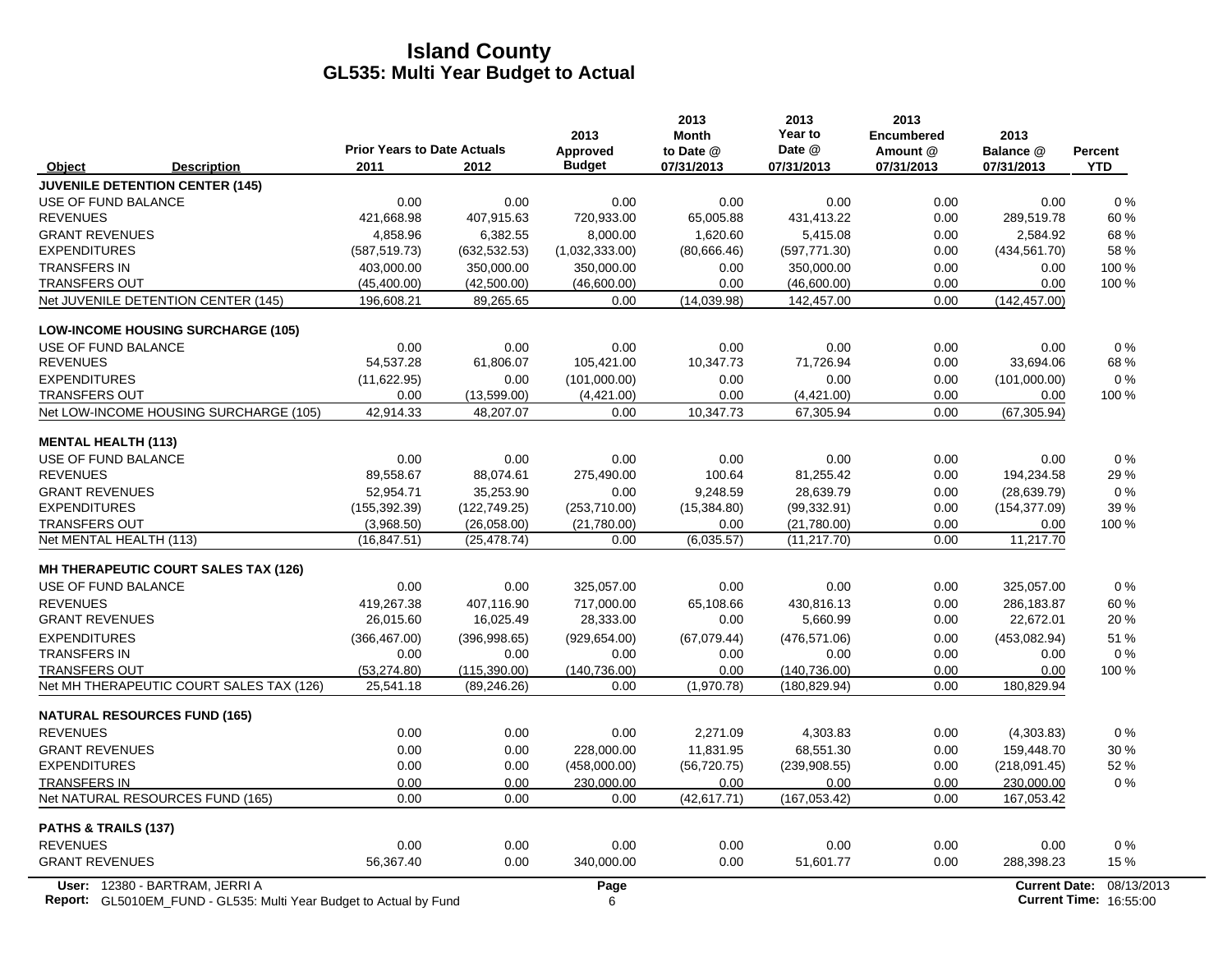|                                                | <b>Prior Years to Date Actuals</b> |                    | 2013<br>Approved | 2013<br><b>Month</b><br>to Date @ | 2013<br>Year to<br>Date @ | 2013<br><b>Encumbered</b><br>Amount @ | 2013<br>Balance @     | Percent    |
|------------------------------------------------|------------------------------------|--------------------|------------------|-----------------------------------|---------------------------|---------------------------------------|-----------------------|------------|
| <b>Description</b><br>Object                   | 2011                               | 2012               | <b>Budget</b>    | 07/31/2013                        | 07/31/2013                | 07/31/2013                            | 07/31/2013            | <b>YTD</b> |
| <b>EXPENDITURES</b>                            | (9,512.91)                         | (23, 859.35)       | (654, 300.00)    | (3,814.06)                        | (25,023.09)               | 0.00                                  | (629, 276.91)         | 4 %        |
| <b>TRANSFERS IN</b>                            | 0.00                               | 0.00               | 314,300.00       | 0.00                              | 0.00                      | 0.00                                  | 314,300.00            | 0%         |
| <b>TRANSFERS OUT</b>                           | 0.00                               | 0.00               | 0.00             | 0.00                              | 0.00                      | 0.00                                  | 0.00                  | 0%         |
| Net PATHS & TRAILS (137)                       | 46,854.49                          | (23, 859.35)       | 0.00             | (3,814.06)                        | 26,578.68                 | 0.00                                  | (26, 578.68)          |            |
| <b>PUBLIC HEALTH POOLING (104)</b>             |                                    |                    |                  |                                   |                           |                                       |                       |            |
| USE OF FUND BALANCE                            | 0.00                               | 0.00               | 0.00             | 0.00                              | 0.00                      | 0.00                                  | 0.00                  | 0%         |
| <b>REVENUES</b>                                | 646.547.21                         | 521.663.05         | 1.277.931.00     | 199.115.74                        | 726.379.73                | 0.00                                  | 551,551.27            | 57%        |
| <b>GRANT REVENUES</b>                          | 580.327.71                         | 697,529.34         | 1.029.359.00     | 39.377.96                         | 490.587.17                | 0.00                                  | 538.771.83            | 48 %       |
| <b>EXPENDITURES</b>                            | (1,664,351.71)                     | (1,377,312.97)     | (2,483,160.74)   | (245, 720.82)                     | (1,451,504.21)            | 0.00                                  | (1,031,656.53)        | 58 %       |
| <b>TRANSFERS IN</b>                            | 425,274.00                         | 293,237.00         | 293,237.00       | 0.00                              | 293,237.00                | 0.00                                  | 0.00                  | 100 %      |
| <b>TRANSFERS OUT</b>                           | (114, 267.00)                      | (101, 067.00)      | (117, 367.00)    | 0.00                              | (117, 367.00)             | 0.00                                  | 0.00                  | 100 %      |
| Net PUBLIC HEALTH POOLING (104)                | (126, 469.79)                      | 34,049.42          | (0.74)           | (7, 227.12)                       | (58,667.31)               | 0.00                                  | 58,666.57             |            |
| <b>PUBLIC WORKS (139)</b>                      |                                    |                    |                  |                                   |                           |                                       |                       |            |
| USE OF FUND BALANCE                            | 0.00                               | 0.00               | 11,275.00        | 0.00                              | 0.00                      | 0.00                                  | 11.275.00             | 0%         |
| <b>REVENUES</b>                                | 0.00                               | 0.00               | 50.000.00        | 0.00                              | 0.00                      | 0.00                                  | 50.000.00             | 0%         |
| <b>EXPENDITURES</b>                            | (249, 088.10)                      | (256, 673.32)      | (465, 275.00)    | (35,517.90)                       | (254, 492.89)             | 0.00                                  | (210, 782.11)         | 55 %       |
| <b>TRANSFERS IN</b>                            | 431,600.00                         | 405,000.00         | 404,000.00       | 0.00                              | 404,000.00                | 0.00                                  | 0.00                  | 100 %      |
| <b>TRANSFERS OUT</b><br>Net PUBLIC WORKS (139) | 0.00<br>182,511.90                 | 0.00<br>148,326.68 | 0.00<br>0.00     | 0.00<br>(35,517.90)               | 0.00<br>149,507.11        | 0.00<br>0.00                          | 0.00<br>(149, 507.11) | 0%         |
|                                                |                                    |                    |                  |                                   |                           |                                       |                       |            |
| <b>REET 1 CAPITAL IMPROVEMENTS (134)</b>       |                                    |                    |                  |                                   |                           |                                       |                       |            |
| USE OF FUND BALANCE                            | 0.00                               | 0.00               | 318,500.00       | 0.00                              | 0.00                      | 0.00                                  | 318,500.00            | 0%         |
| <b>REVENUES</b>                                | 311,892.08                         | 323,045.10         | 600,000.00       | 110,050.03                        | 515,542.24                | 0.00                                  | 84,457.76             | 86 %       |
| <b>GRANT REVENUES</b>                          | 0.00                               | 0.00               | 0.00             | 50,000.00                         | 90,000.00                 | 0.00                                  | (90,000.00)           | $0\%$      |
| <b>EXPENDITURES</b>                            | (467, 646.27)                      | (142, 144.42)      | (806, 500.00)    | (71, 488.47)                      | (368, 943.10)             | 0.00                                  | (437, 556.90)         | 46 %       |
| <b>TRANSFERS IN</b>                            | 0.00                               | 0.00               | 0.00             | 0.00                              | 0.00                      | 0.00                                  | 0.00                  | 0%         |
| <b>TRANSFERS OUT</b>                           | (66.755.42)                        | (179,000.00)       | (112.000.00)     | 0.00                              | (98.000.00)               | 0.00                                  | (14,000.00)           | 88%        |
| Net REET 1 CAPITAL IMPROVEMENTS (134)          | (222, 509.61)                      | 1,900.68           | 0.00             | 88,561.56                         | 138,599.14                | 0.00                                  | (138, 599.14)         |            |
| <b>REET 2 CAPITAL FACILITIES (135)</b>         |                                    |                    |                  |                                   |                           |                                       |                       |            |
| USE OF FUND BALANCE                            | 0.00                               | 0.00               | 493,655.00       | 0.00                              | 0.00                      | 0.00                                  | 493,655.00            | 0%         |
| <b>REVENUES</b>                                | 311,892.08                         | 323,045.10         | 600,000.00       | 113,262.02                        | 518,754.23                | 0.00                                  | 81,245.77             | 86 %       |
| <b>GRANT REVENUES</b>                          | 0.00                               | 0.00               | 0.00             | 0.00                              | 0.00                      | 0.00                                  | 0.00                  | 0%         |
| <b>EXPENDITURES</b>                            | (138, 940.48)                      | (77, 360.41)       | (636, 500.00)    | (809.14)                          | (59, 876.99)              | 0.00                                  | (576, 623.01)         | 9%         |
| <b>TRANSFERS IN</b>                            | 0.00                               | 0.00               | 0.00             | 0.00                              | 0.00                      | 0.00                                  | 0.00                  | 0%         |
| <b>TRANSFERS OUT</b>                           | (186, 230.00)                      | (534, 808.40)      | (457, 155.00)    | 0.00                              | (457, 155.00)             | 0.00                                  | 0.00                  | 100 %      |
| Net REET 2 CAPITAL FACILITIES (135)            | (13, 278.40)                       | (289, 123.71)      | 0.00             | 112,452.88                        | 1,722.24                  | 0.00                                  | (1,722.24)            |            |
| <b>REET ELECTRONIC TECHNOLOGY (150)</b>        |                                    |                    |                  |                                   |                           |                                       |                       |            |
| USE OF FUND BALANCE                            | 0.00                               | 0.00               | 5,100.00         | 0.00                              | 0.00                      | 0.00                                  | 5,100.00              | 0%         |
| <b>REVENUES</b>                                | 0.00                               | 0.00               | 0.00             | 0.00                              | 0.00                      | 0.00                                  | 0.00                  | 0%         |
| User: 12380 - BARTRAM, JERRI A                 |                                    |                    | Page             |                                   |                           |                                       | <b>Current Date:</b>  | 08/13/2013 |

**Report:** 7 **Current Time:** GL5010EM\_FUND - GL535: Multi Year Budget to Actual by Fund 16:55:00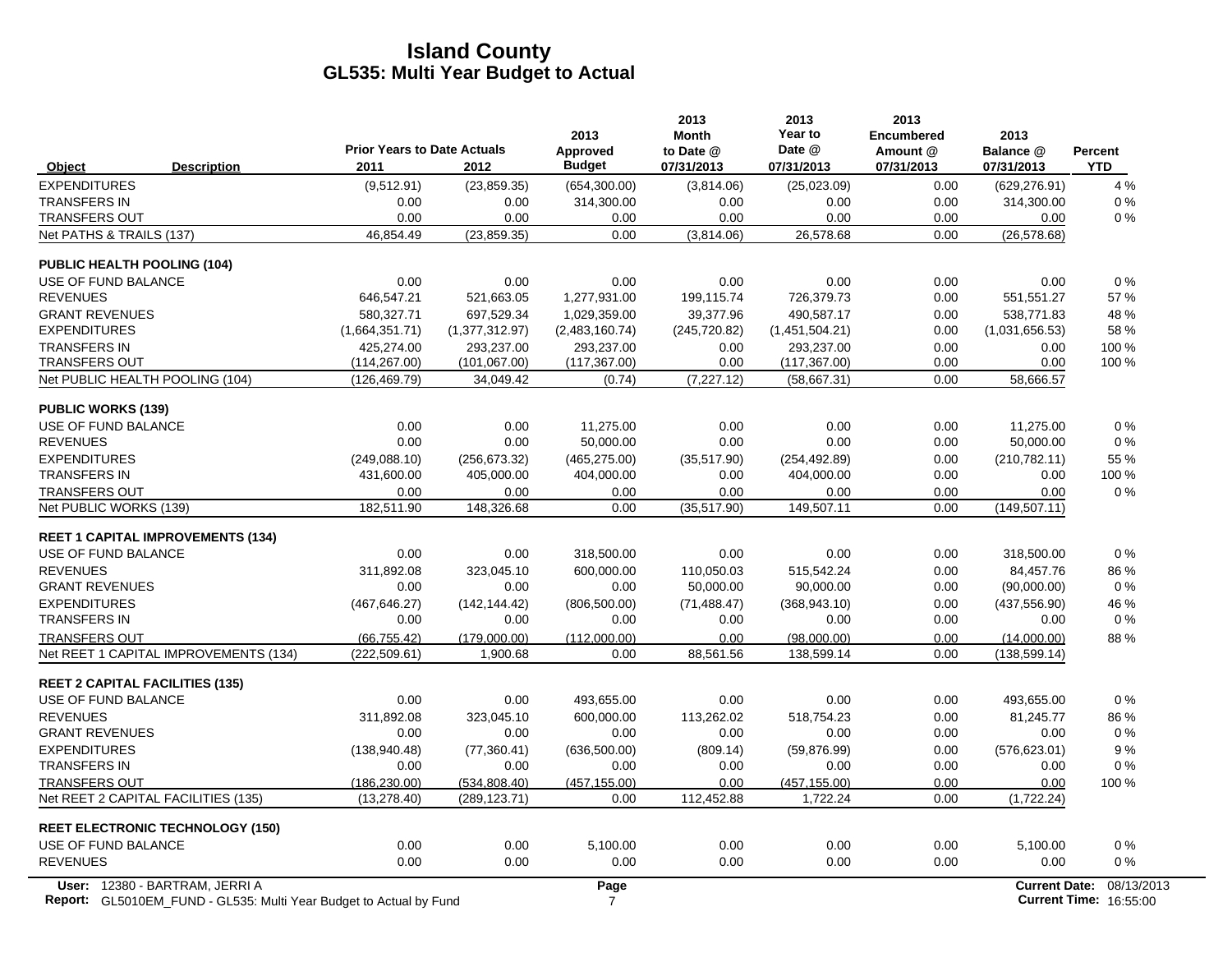|                                                                                                             | <b>Prior Years to Date Actuals</b> |               | 2013<br>Approved | 2013<br><b>Month</b><br>to Date @ | 2013<br>Year to<br>Date @ | 2013<br><b>Encumbered</b><br>Amount @ | 2013<br>Balance @    | <b>Percent</b>                              |
|-------------------------------------------------------------------------------------------------------------|------------------------------------|---------------|------------------|-----------------------------------|---------------------------|---------------------------------------|----------------------|---------------------------------------------|
| <b>Description</b><br>Object                                                                                | 2011                               | 2012          | <b>Budget</b>    | 07/31/2013                        | 07/31/2013                | 07/31/2013                            | 07/31/2013           | <b>YTD</b>                                  |
| <b>GRANT REVENUES</b>                                                                                       | 0.00                               | 0.00          | 0.00             | 0.00                              | 0.00                      | 0.00                                  | 0.00                 | $0\%$                                       |
| <b>EXPENDITURES</b>                                                                                         | (121.33)                           | (2,402.28)    | (5,100.00)       | (1,201.13)                        | (2,534.42)                | 0.00                                  | (2,565.58)           | 50 %                                        |
| <b>TRANSFERS OUT</b>                                                                                        | 0.00                               | 0.00          | 0.00             | 0.00                              | 0.00                      | 0.00                                  | 0.00                 | $0\%$                                       |
| Net REET ELECTRONIC TECHNOLOGY (150)                                                                        | (121.33)                           | (2,402.28)    | 0.00             | (1,201.13)                        | (2,534.42)                | 0.00                                  | 2,534.42             |                                             |
| <b>RURAL COUNTY SALES TAX (121)</b>                                                                         |                                    |               |                  |                                   |                           |                                       |                      |                                             |
| USE OF FUND BALANCE                                                                                         | 0.00                               | 0.00          | 1,200,000.00     | 0.00                              | 0.00                      | 0.00                                  | 1,200,000.00         | 0%                                          |
| <b>REVENUES</b>                                                                                             | 375,114.63                         | 902,440.68    | 640,000.00       | 59,017.87                         | 390,252.26                | 0.00                                  | 249,747.74           | 61 %                                        |
| <b>EXPENDITURES</b>                                                                                         | (289, 462.13)                      | (302, 596.05) | (1,840,000.00)   | (69,070.79)                       | (230, 630.17)             | 0.00                                  | (1,609,369.83)       | 13%                                         |
| <b>TRANSFERS OUT</b>                                                                                        | (2,700.00)                         | 0.00          | 0.00             | 0.00                              | 0.00                      | 0.00                                  | 0.00                 | $0\%$                                       |
| Net RURAL COUNTY SALES TAX (121)                                                                            | 82,952.50                          | 599,844.63    | 0.00             | (10.052.92)                       | 159,622.09                | 0.00                                  | (159, 622.09)        |                                             |
| <b>STORM &amp; SURFACE WATER UTILITY (144)</b>                                                              |                                    |               |                  |                                   |                           |                                       |                      |                                             |
| USE OF FUND BALANCE                                                                                         | 0.00                               | 0.00          | 0.00             | 0.00                              | 0.00                      | 0.00                                  | 0.00                 | $0\%$                                       |
| <b>REVENUES</b>                                                                                             | 22.45                              | 34.12         | 0.00             | 4.35                              | 219.07                    | 0.00                                  | (219.07)             | $0\%$                                       |
| <b>EXPENDITURES</b>                                                                                         | (2,992.80)                         | (2,613.01)    | (26, 355.00)     | (10.38)                           | (2,206.61)                | 0.00                                  | (24, 148.39)         | 8%                                          |
| <b>TRANSFERS IN</b>                                                                                         | 25,930.00                          | 27,160.00     | 26,355.00        | 0.00                              | 26,355.00                 | 0.00                                  | 0.00                 | 100 %                                       |
| <b>TRANSFERS OUT</b>                                                                                        | 0.00                               | 0.00          | 0.00             | 0.00                              | 0.00                      | 0.00                                  | 0.00                 | 0%                                          |
| Net STORM & SURFACE WATER UTILITY (144)                                                                     | 22,959.65                          | 24,581.11     | 0.00             | (6.03)                            | 24,367.46                 | 0.00                                  | (24, 367.46)         |                                             |
| TREASURER'S M & O (116)                                                                                     |                                    |               |                  |                                   |                           |                                       |                      |                                             |
| USE OF FUND BALANCE                                                                                         | 0.00                               | 0.00          | 0.00             | 0.00                              | 0.00                      | 0.00                                  | 0.00                 | $0\%$                                       |
| <b>REVENUES</b>                                                                                             | 26.137.50                          | 75.058.70     | 150.975.00       | 5.479.82                          | 24.764.88                 | 0.00                                  | 126,210.12           | 16 %                                        |
| <b>EXPENDITURES</b>                                                                                         | (26,687.82)                        | (70,989.39)   | (150, 975.00)    | (7,906.04)                        | (45,976.91)               | 0.00                                  | (104, 998.09)        | 30 %                                        |
| <b>TRANSFERS OUT</b>                                                                                        | 0.00                               | 0.00          | 0.00             | 0.00                              | 0.00                      | 0.00                                  | 0.00                 | $0\%$                                       |
| Net TREASURER'S M & O (116)                                                                                 | (550.32)                           | 4,069.31      | 0.00             | (2,426.22)                        | (21, 212.03)              | 0.00                                  | 21,212.03            |                                             |
| <b>TRIAL COURT IMPROVEMENT (157)</b>                                                                        |                                    |               |                  |                                   |                           |                                       |                      |                                             |
| USE OF FUND BALANCE                                                                                         | 0.00                               | 0.00          | 6,500.00         | 0.00                              | 0.00                      | 0.00                                  | 6,500.00             | 0%                                          |
| <b>REVENUES</b>                                                                                             | 11,908.89                          | 11,999.06     | 5,000.00         | 6,012.07                          | 18,103.03                 | 0.00                                  | (13, 103.03)         | 362 %                                       |
| <b>EXPENDITURES</b>                                                                                         | (2,535.08)                         | 0.00          | (11,500.00)      | 0.00                              | (6,452.58)                | 0.00                                  | (5,047.42)           | 56 %                                        |
| Net TRIAL COURT IMPROVEMENT (157)                                                                           | 9,373.81                           | 11,999.06     | 0.00             | 6,012.07                          | 11,650.45                 | 0.00                                  | (11,650.45)          |                                             |
| <b>VETERANS ASSISTANCE (107)</b>                                                                            |                                    |               |                  |                                   |                           |                                       |                      |                                             |
| USE OF FUND BALANCE                                                                                         | 0.00                               | 0.00          | 0.00             | 0.00                              | 0.00                      | 0.00                                  | 0.00                 | 0%                                          |
| <b>REVENUES</b>                                                                                             | 654.77                             | 77,990.64     | 115,150.00       | 81.72                             | 71,721.92                 | 0.00                                  | 43,428.08            | 62 %                                        |
| <b>EXPENDITURES</b>                                                                                         | (42,865.53)                        | (43, 525.46)  | (106, 753.00)    | (4,755.94)                        | (57, 283.40)              | 0.00                                  | (49, 469.60)         | 54 %                                        |
| <b>TRANSFERS OUT</b>                                                                                        | (1,587.40)                         | (7,952.00)    | (8,397.00)       | 0.00                              | (8,397.00)                | 0.00                                  | 0.00                 | 100 %                                       |
| Net VETERANS ASSISTANCE (107)                                                                               | (43,798.16)                        | 26,513.18     | 0.00             | (4,674.22)                        | 6,041.52                  | 0.00                                  | (6,041.52)           |                                             |
| <b>WATER QUALITY ASSISTANCE (149)</b>                                                                       |                                    |               |                  |                                   |                           |                                       |                      |                                             |
| <b>REVENUES</b>                                                                                             | 14,394.90                          | 87,034.73     | 285,752.00       | 1,471.24                          | 50,752.80                 | 0.00                                  | 234,999.20           | 18%                                         |
| <b>GRANT REVENUES</b>                                                                                       | 13,153.60                          | 18,923.59     | 86,656.00        | 0.00                              | 81,309.61                 | 0.00                                  | 5,346.39             | 94 %                                        |
| User: 12380 - BARTRAM, JERRI A<br><b>Report:</b> GL5010EM_FUND - GL535: Multi Year Budget to Actual by Fund |                                    |               | Page<br>8        |                                   |                           |                                       | <b>Current Date:</b> | 08/13/2013<br><b>Current Time: 16:55:00</b> |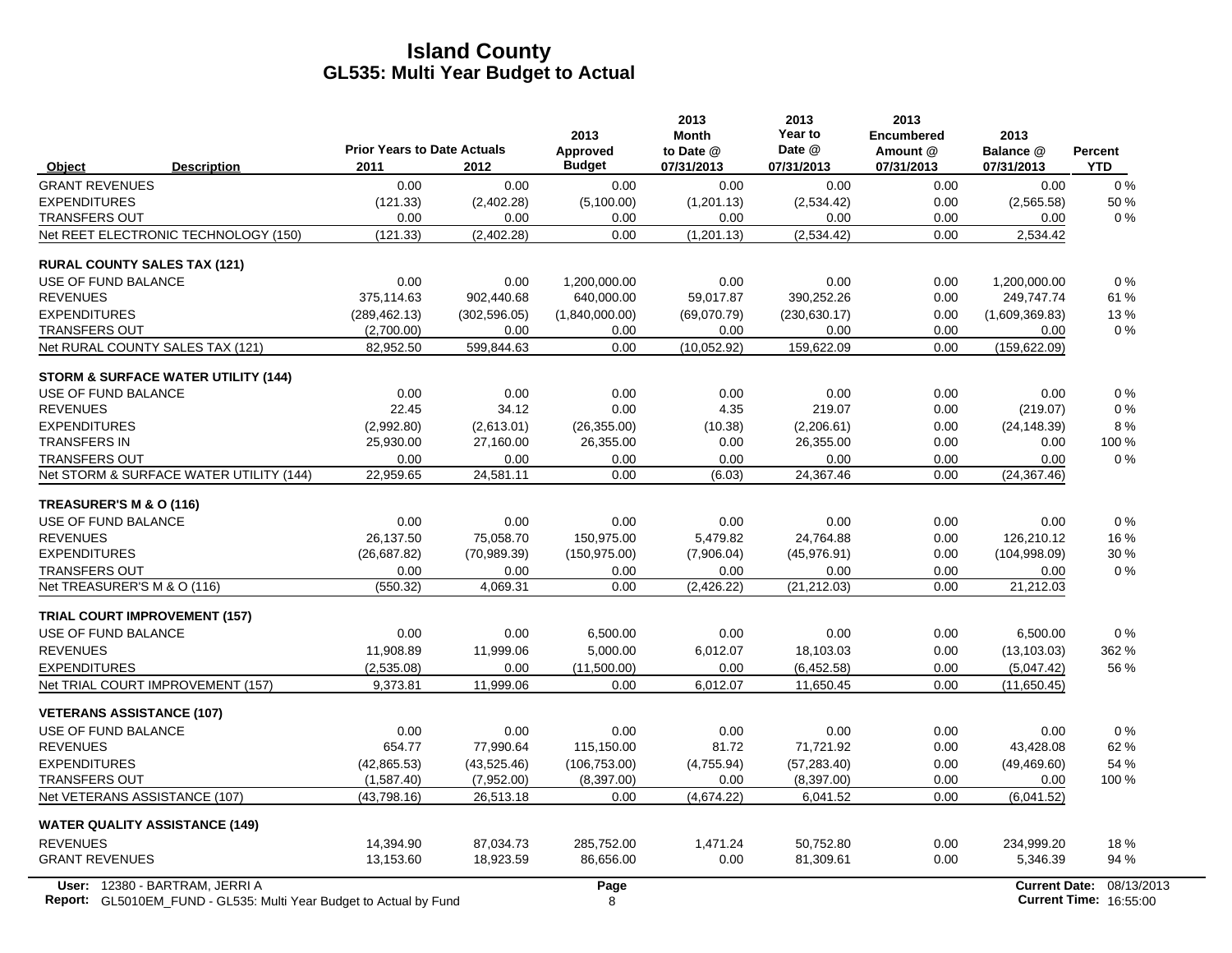|                              |                                    | <b>Prior Years to Date Actuals</b> |               | 2013<br>Approved | 2013<br>Month<br>to Date $@$ | 2013<br>Year to<br>Date @ | 2013<br><b>Encumbered</b><br>Amount @ | 2013<br>Balance @ | Percent |
|------------------------------|------------------------------------|------------------------------------|---------------|------------------|------------------------------|---------------------------|---------------------------------------|-------------------|---------|
| Object                       | <b>Description</b>                 | 2011                               | 2012          | <b>Budget</b>    | 07/31/2013                   | 07/31/2013                | 07/31/2013                            | 07/31/2013        | YTD     |
| <b>EXPENDITURES</b>          |                                    | (109.956.27)                       | (123, 231.49) | (372, 408.00)    | (2,067.46)                   | (194, 729.53)             | 0.00                                  | (177.678.47)      | 52 %    |
| <b>TRANSFERS IN</b>          |                                    | 0.00                               | 0.00          | 0.00             | 0.00                         | 0.00                      | 0.00                                  | 0.00              | $0\%$   |
| <b>TRANSFERS OUT</b>         |                                    | 0.00                               | 0.00          | 0.00             | 0.00                         | 0.00                      | 0.00                                  | 0.00              | $0\%$   |
|                              | Net WATER QUALITY ASSISTANCE (149) | (82, 407.77)                       | (17, 273.17)  | 0.00             | (596.22)                     | (62,667.12)               | 0.00                                  | 62,667.12         |         |
| <b>Grand Total All Funds</b> |                                    | 1,781,769.73                       | 4.169.492.40  | (0.74)           | 385,858.72                   | 3,299,772.96              | 0.00                                  | (3,299,773.70)    |         |